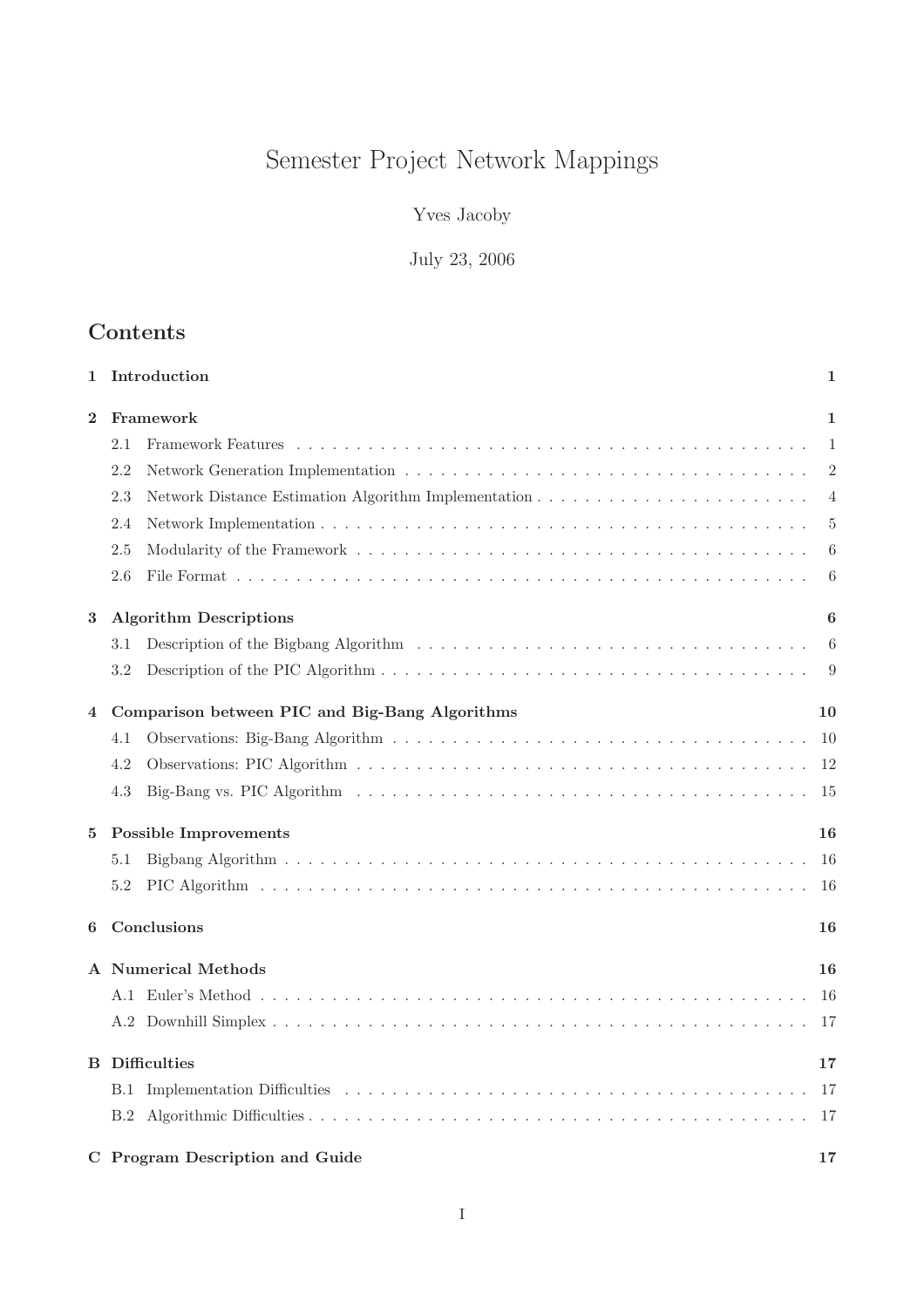#### D Music Network 19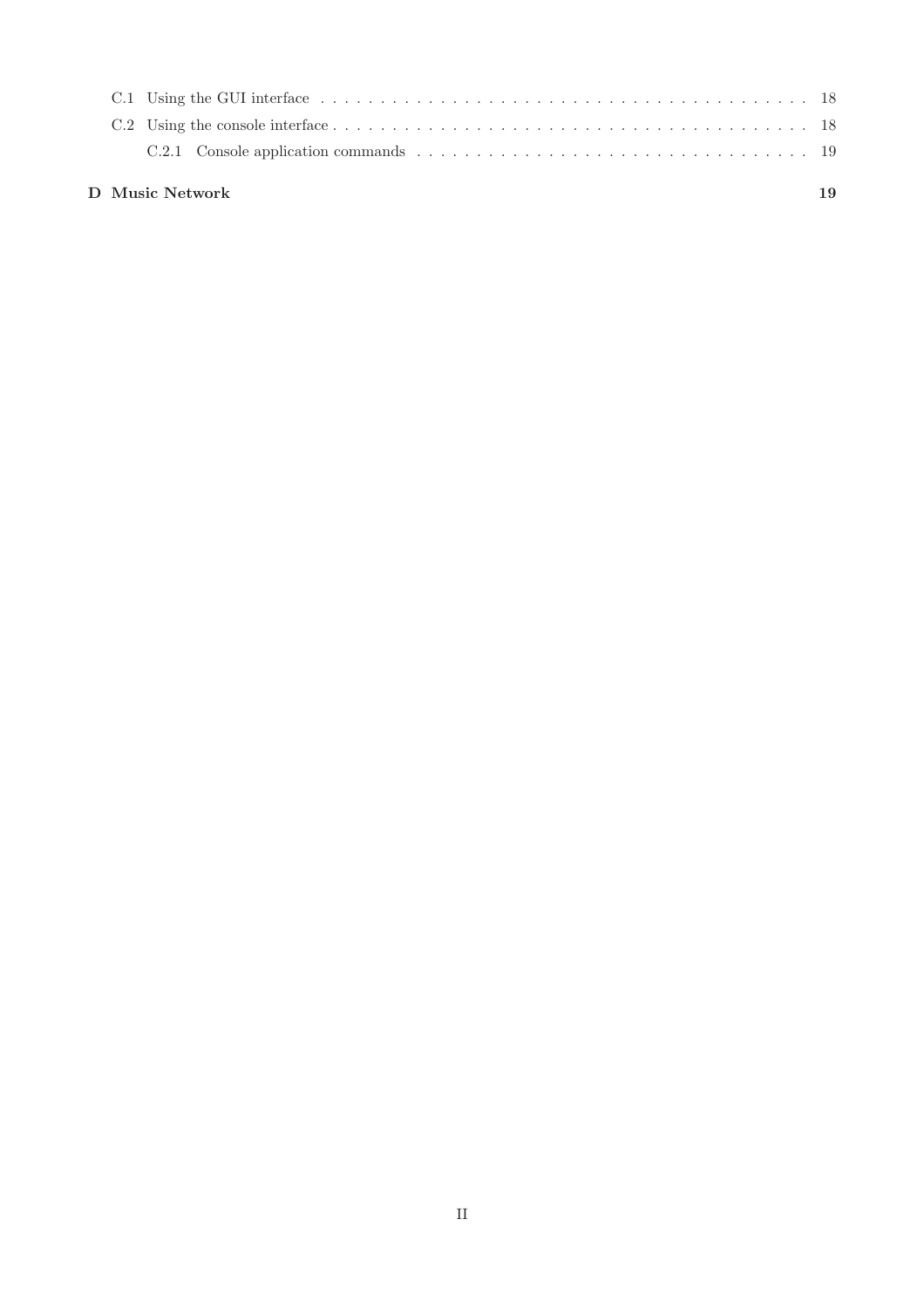## 1 Introduction

Position estimation in networks is growing in importance. The first reason is surely the rapid growth of the Internet and many other computer networks and the services offered on these networks. It is important to be able to locate yourself in such networks in order to be able to find the nearest host providing some service or find the closest mirror to download some files. Algorithms for position estimation make it possible to find the nearest location to download some files without user interaction. Or in peer to peer networks, to locate efficiently the nearest host that can provide you with files of interest.

There are many other relations that can be represented as networks and on which one can use an algorithm for position estimation presented in the following chapters. An example of such a *virtual* network is the network of music artists. Artists are influenced by other artists, they play with other artists, they play in different groups, etc. All these relations can be represented in a network. Using the algorithms for position estimation in networks, one could imagine making queries like find artists whose music style ressembles some other artists style. You can read more about this in Appendix D.

The goal of this term project was to implement, compare and test both algorithms on networks. This was done in two separate steps. First a framework was implemented, which is independent of the algorithms used. In a second step, I implemented the algorithms and a simple method to generate random networks. In the following, I will present two methods to do position estimation in networks. A precise and computationally intensive one for smaller networks, described in [5] and a fast, but less precise one for much larger networks, described in [2]. Both these methods try to embed the network graph in a high-dimensional Euclidean space, giving each node a position in that space, in order to be able to compute distances between nodes.

In Chapter 2, I will describe the testing framework. It is a small framework, which is very easy to extend, such that in the future, maybe one can implement and test other algorithms. An application,  $NetMap$ , built using this framework is presented in the Appendix C.

Chapter 3 contains a description of both algorithms. The numerical algorithms are shortly explained in Appendix A, you will find them explained in greater detail in [4]. In Chapter 4 I list my observations regarding the two methods. The two algorithms are very different, so that a real comparison of both is not really possible. In Chapter 5 some improvements to these methods are suggested.

You can read the conclusion of this term project in Chapter 6. It was difficult to find a common conclusion to these two algorithms, which appear to have nothing in common, except that they estimate positions of nodes in networks.

## 2 Framework

The main goal of this term project was to compare two algorithms for estimating network node positions. To be able to do this and maybe later implement new algorithms to be compared to, an extensible framework is needed, which on one hand supports a sufficiently complex representation of networks and on the other hand, allows for simple addition of new algorithms for generation of networks and estimation of distances in a network.

In the following sections, I explain in greater detail the features of the framework, its architecture and how it works.

The types and method names are not explained in the following, except if the classes are important for the extension of the program with new algorithms and features. If you have some doubts about what exactly some method does or some type is, please have a look at the javadoc or source code of NetMap.

#### 2.1 Framework Features

The main features I implemented in this framework were:

- Customizable network generation algorithms
- Customizable estimation algorithms
- A sufficiently complete network representation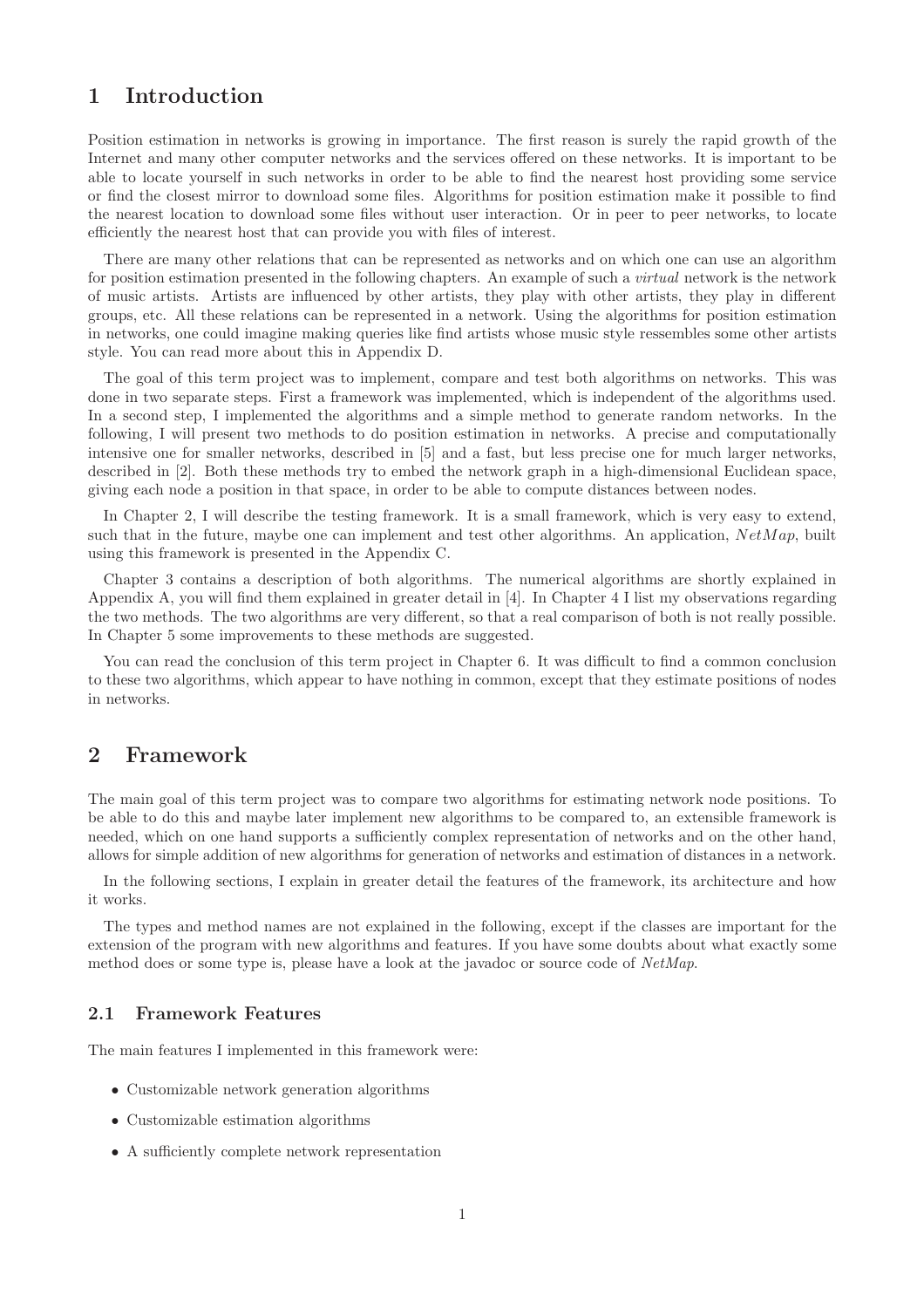• Extendability

There are many different network topology generators, so it is not sufficient to implement only one algorithm. It should be simple to implement and test or use other generation algorithms. The implementation is is described in chapter 2.2. For a short overview of different methods (random graph generators, structural generators and degree-based generators) for network topology generation and a qualitative comparison I recommend reading [6].

As for topology generators, there are many different algorithms for distance estimation, some references are [5], [2], [3]. This part of the framework should be just as interchangeable as the topology generator part. A detailed description of the implementation can be found in chapter 2.3.

The third main component of the framework, which holds everything together, is the network representation. The requirements for the network representation are:

- Algorithms working on it should be able to do their task efficiently
- Some simple routines, like shortest path computation, finding neighbours, etc. need to be part of the basic framework
- The nodes should contain all the needed information for many different distance estimation algorithms.
- The generator should be able to generate its network in a convenient format, without having to do conversions or other manipulations afterwards

The implementation of the network is described in 2.4.

The main part of the framework, like topology generation algorithm, distance estimation algorithm, etc. are clearly defined by interfaces. Classes that implement these interfaces can be integrated without additional work in the framework, by adding them to the *netmap.properties* file. The framework then dynamically loads them at startup and uses reflection to instantiate objects or call methods. In chapter 2.5 you can find the format of this file and additional information on the internals of netmap.

Some basic metrics are included in the framework. These can be used between or after the runs of algorithms to test different results and the quality of the approximations. It has to be noted here, that it is difficult to find a satisfying measure of quality for these approximations, especially if we want to measure the quality between two algorithms and two different networks.

#### 2.2 Network Generation Implementation

The main problem I encountered when implementing this part of the framework, is that we want to be able to use a graphical interface, as well as a console interface and we have to be able to pass parameters in both cases. After some testing, I decided to let the programmer of the algorithm implement the input interfaces himself. This is done in the GUI case by exporting a panel where the user can enter the options. In the console case, a string is passed to the generator class.

The interface for the generators looks as follows:

```
public interface INetGenerator {
  /∗ ∗
   ∗ Genera tes t h e ne tw ork .
   ∗
   ∗/
  public void generate ();
  /∗ ∗
   ∗ Can only be called once the network has been generated. Returns the set
   ∗ of nodes that have been generated.
   ∗
   * @return the set of generated nodes.
   ∗/
 public ArrayList<NetNode> getNodes();
```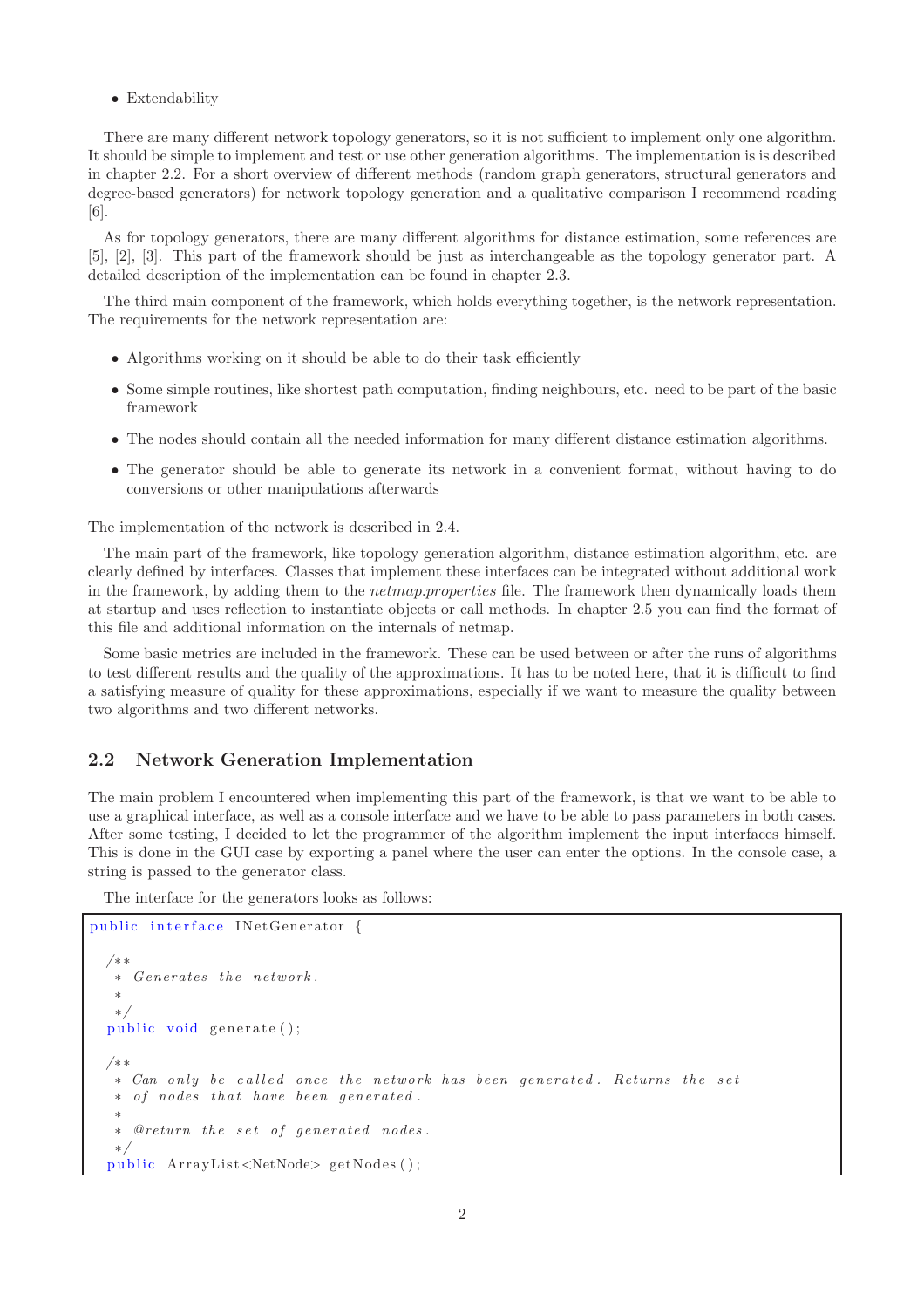```
/∗ ∗
 ∗ Can only be called once the network has been generated. Returns the set
 ∗ of edges that have been generated.
 ∗
 ∗ @return the set of generated edges.
 ∗/
public ArrayList < NetLink > getLinks();
/∗ ∗
 * Sets the options of the generator using a string.
 ∗
 ∗ @param s
 ∗ @re turn
 ∗/
public boolean setOptions (String s);
/∗ ∗
 * Sets the options as the object returned by the panel.
 ∗
 ∗ @param o
               the object containing the options.
  ©return true is everything is correct.
 ∗/
public boolean setOptions (Object o);
/∗ ∗
 ∗ Returns a panel which asks the user to set the generator's parameters.
 ∗
 ∗ @re turn a p r o p e r t y p a n el .
 ∗/
public INetGenPanel getOptionPanel ();
```
A class implementing this interface, can be declared in the configuration file to be loaded as a network generator at the start of the program. The constructor of the generator needs to have one parameter, a double size, which specifies the size of the surface to place the network on as  $size \times size$ . The constructor is called using the java reflection API.

The algorithm should generate nodes at a position on the surface given by the parameter to the constructor and edges between these nodes. The resulting edges and nodes have to be passed back when calling  $getNodes()$ or  $getLinks()$ . You can find a simple implementation of such a generator in the source code of NetMap.

The INetGenPanel class from which all the panel classes need to be derived looks as follows.

}

```
public abstract class INetGenPanel extends JPanel {
private JDialog dialog;
/∗ ∗
 ∗ The panel asks the user the different parameters for the network
 ∗ generation. Once the OK button was pressed, the panel is hidden and the
 * <code>code>gede-getResult</code>() <code></code> code > has to return <code><code>code>null</code> /code> code > if the input∗ was incorrect or an object that can be passed to the algorithm.
  ∗
 ∗ @return an object to pass to the algorithm.
  ∗/
public abstract Object getResult();
/∗ ∗
 \ast Sets the parent dialog.
  ∗
  ∗ @param d i a l o g
                a dialog window.
```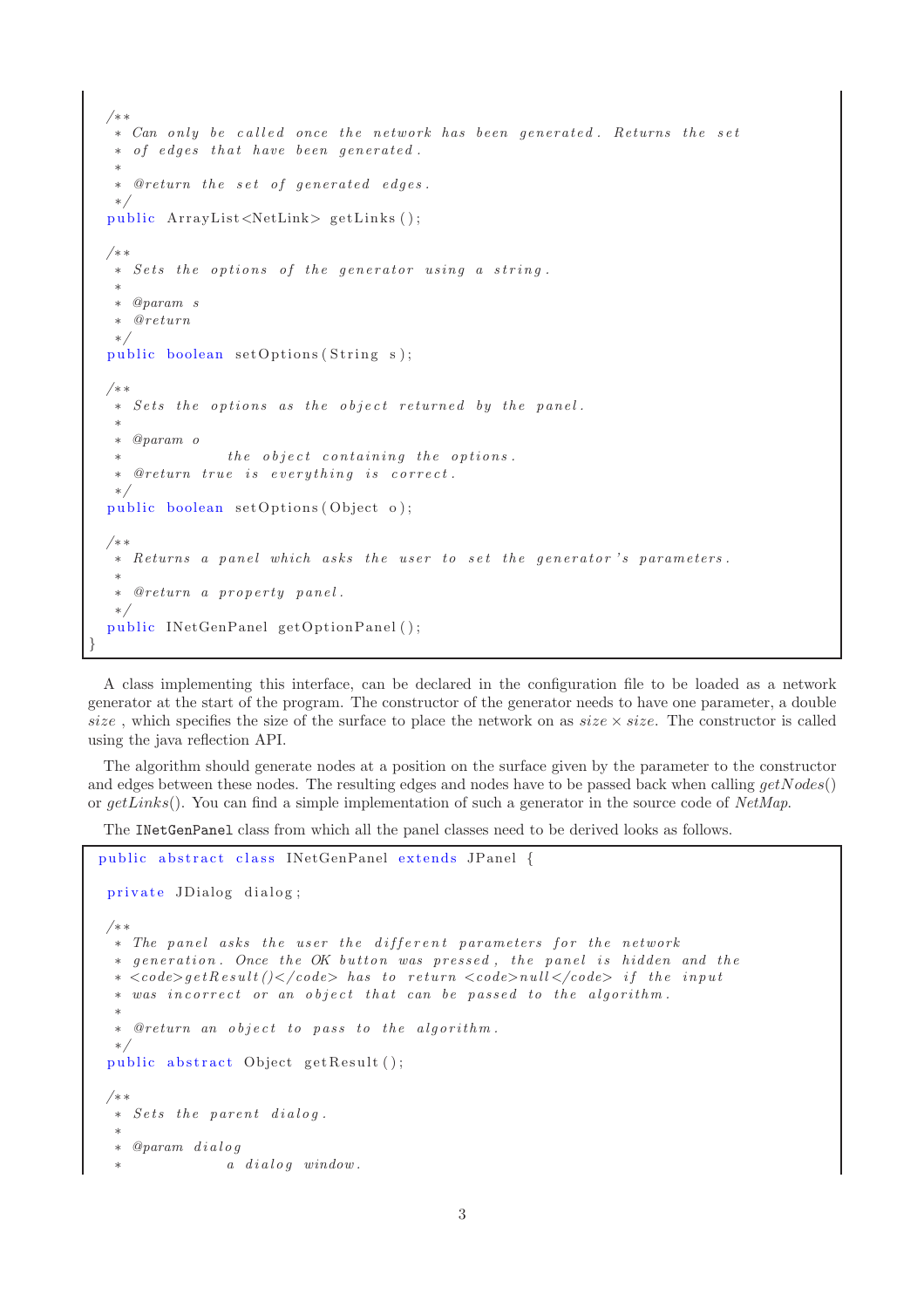```
∗/
 public void set Dialog ( J Dialog dialog ) {
         this \Delta dialog = dialog;
  }
  /∗ ∗
     Has to be called by the implementing class when the input is finished.
   ∗
   ∗/
 protected void input Finished () \{this. dialog. setVisible (false);
  }
}
```
This abstract class for the parameter panel makes it especially convenient to implement customized panels. The derived class only needs to extend the panel, and a getResult() method, which returns an object specifying the options set by the user. Displaying the panel, retrieving the options and passing them to the adequate algorithm is handled internally by the program.

One thing that could be changed in a future version is the description of the parameters, which would be given in an XML file. The program could parse the file and automatically generate the appropriate panel or text to ask the user. However, I have not been able to find a way to change the input parameters depending on the input of some previous parameters, so I opted for the presented solution.

#### 2.3 Network Distance Estimation Algorithm Implementation

The implementation of the estimation algorithms poses problems similar to the implementation of generation algorithms. There is one additional problem, which is that some algorithms are interactive. Asking the user for parameters can be handled as in the case of the generation algorithms. However, the user interactivity while the algorithm is running is a problem.

#### Implementation

The estimation algorithms are in a bubble-like environment. They are managed by an console interaction class or a panel.

The algorithms work directly on the network, having access to nodes, edges and the facilities provided by the Network class. The programmer should be careful not to change the network while accessing it. The main reason for direct access to the network is efficiency.

To implement a new algorithm, you need a central class, which will be the class you write in the configuration file. This class should have two static methods:

- $get Panel()$  which should return a panel to interact with the user.
- $getConsole()$  which should return a class to interact with the user on a console level.

The interface of a new algorithm can be implemented to fit the programmers needs. This is due to the fact that the algorithm is controlled by the console or GUI interface directly and has no other interaction with the framework than working on the network.

Again, an implementation using XML for parameters would be a desirable feature in a future version.

#### Algorithm Interaction

As an example, we can have a closer look at the PIC algorithm. The PIC algorithm allows you to choose some reference points, however, depending on the order of computation of these reference points, you can get different results. This implies that the user should be able to select in which order the reference points are computed.

First I am going to discuss the GUI case. Following the previous idea, I let the choice to the programmer of the algorithm whether to react to user input or not and take the appropriate action. The programmer can have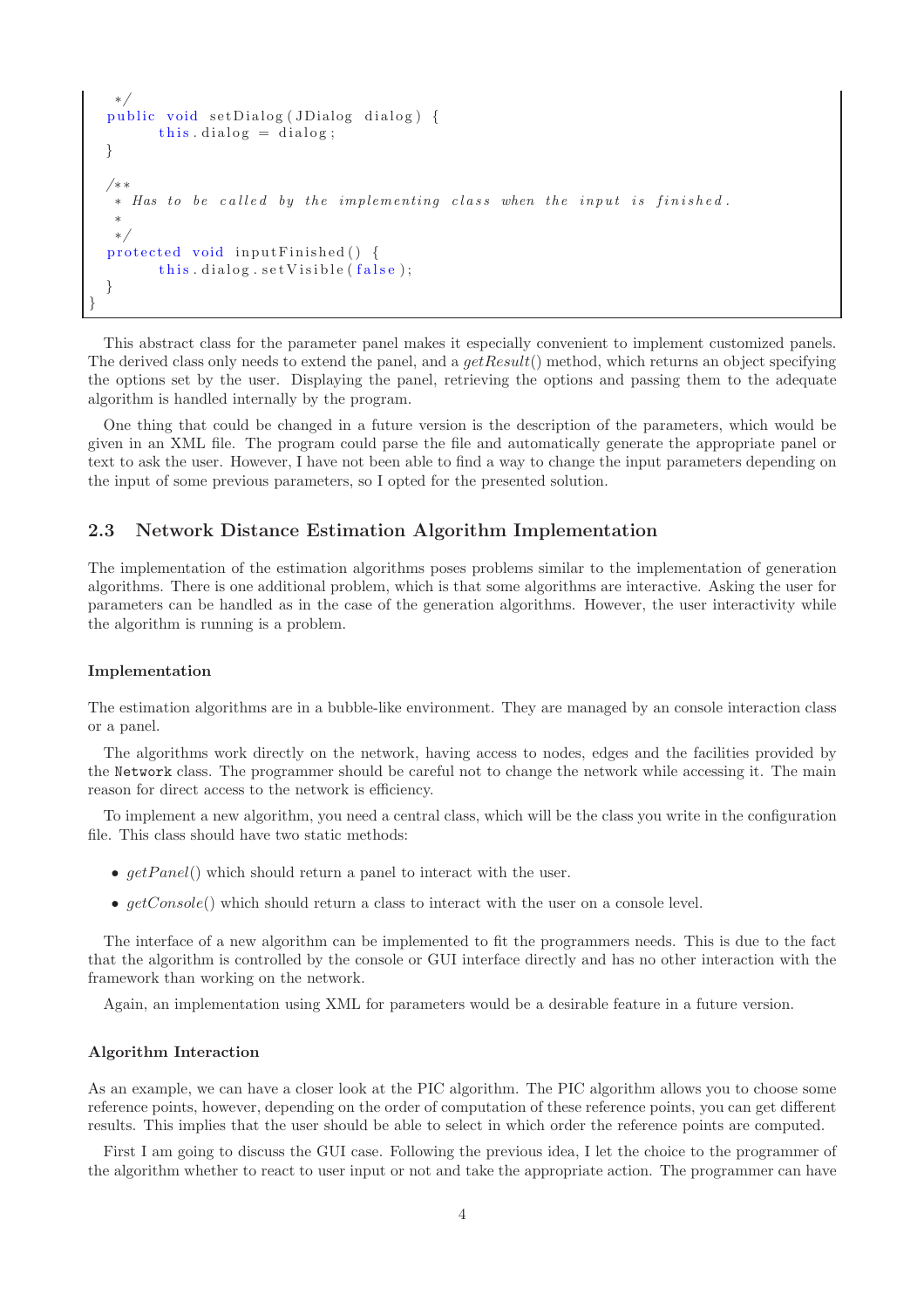a class implement the NetPanelListener interface and register that class to the panel displaying the network map. The NetPanelListener looks as follows

```
public interface NetPanelListener {
  /∗ ∗
    This method is called by the network panel when one node is clicked by
   ∗ the user. It passes as parameter the node on which the user clicked.
   ∗
    ∗ @param netNode
                the\ node\ the\ user\ clicked.
   ∗/
  public void selectAction (NetNode netNode);
  /∗ ∗
   ∗ This method is called when the user clicked one node and then drag the
   ∗ cursor to another node and released it. The first node is the one on
    which the user pushed the button and the second one is the one on which
   ∗ he r e l e a s e d t h e b u t t o n .
   ∗
   ∗ @param n1
                 the node over which the user pressed the button.
     ∗ @param n2
                 the node over which the user released the button.
   ∗/
  public void selectAction (NetNode n1, NetNode n2);
}
```
As you can see, most of what needs to be done externally to the algorithm is already handled by the framework when the interface methods are called. The handler only needs to deal with the nodes.

In the console case, it was far more difficult to find a user friendly solution. I decided therefore that each algorithm should also implement an automatic mode. This need is especially expressed when running the PIC algorithm, which needs a selection of starting nodes. The console version should allow for the same specific input as the GUI version. These features should all be the implemented in a separate class, which is returned by the call to  $getConsole()$ .

#### 2.4 Network Implementation

The network is represented by nodes and links, defined in classes NetNode and NetLink. The complete representation is encapsulated in the Network class.

The content of a network node is:

- A unique ID, which is given to it when, it is entered in the network.
- A set of all the edges which it is part of.
- The network it is associated to.
- A position vector that can have any dimension, for algorithms which associate with each node a position in a higher-dimensional space (e.g. PIC).
- A color which is used to draw the node.
- Optionally a name, which can be used for the simulation of virtual networks, like a network of artists.

The representation of an edge is much simpler, since it has a length, two end-nodes and a color. The network class manages all the nodes and links. It provides possibilities to locate nodes or find the node that is nearest to a point, the number of edges and nodes and a possibility to register a listener for network changes (see NetChangeListener).

After the network has been built, the programmer should not try to change links or nodes. This can result in an inconsistent state of the internal structures.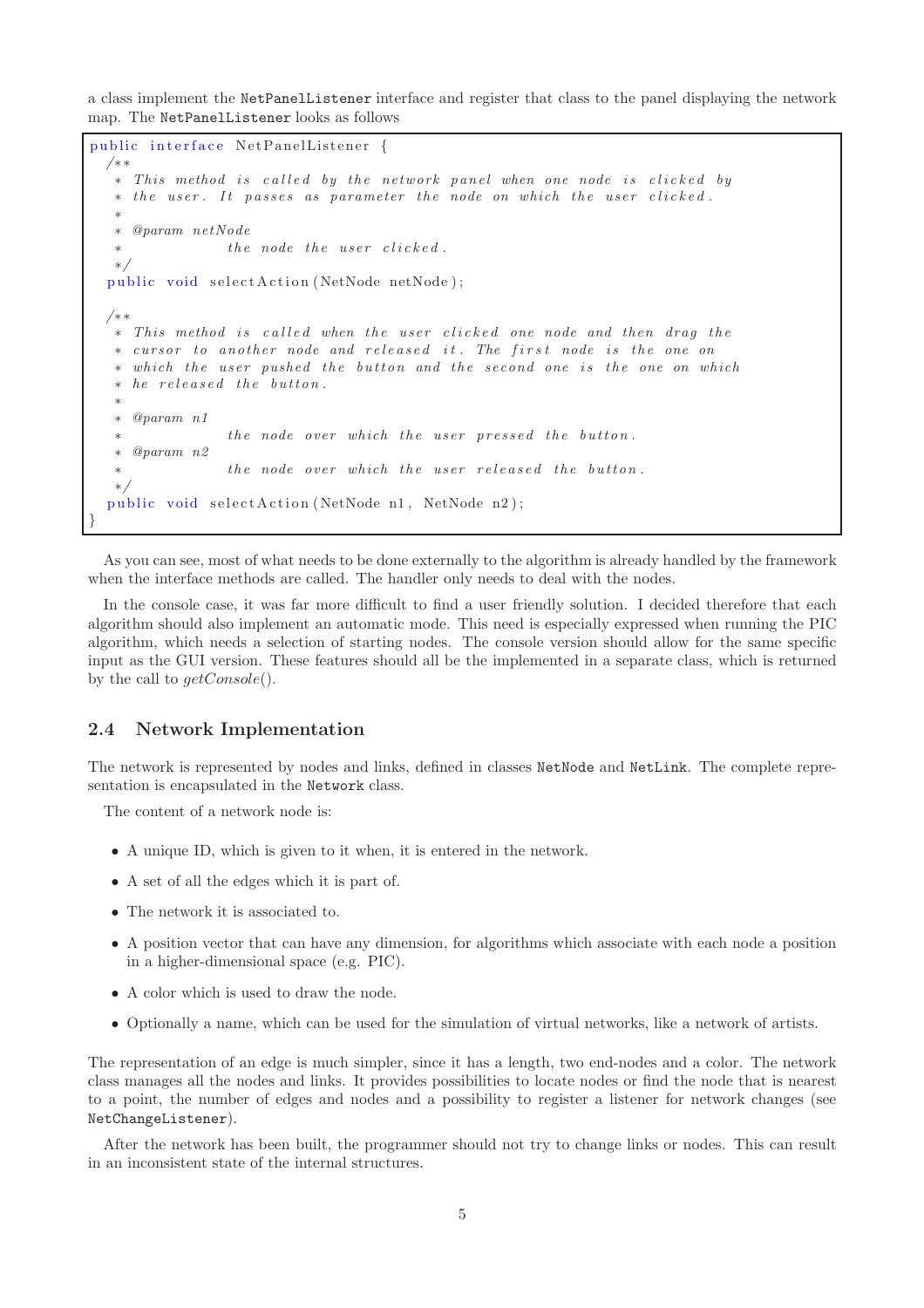#### 2.5 Modularity of the Framework

Modularity of the framework is achieved using the Java reflection API. You can load an additional algorithm or measurement tool by adding a line to the netmap.properties file. The file is parsed at program start, the classes loaded and eventually they will be initialized using reflection. The format of the file is:

```
Generator1=netmap.network.generators.SimpleNetGenerator
Generator2=netmap.network.generators.NetGen2
```

```
Algorithm1=netmap.algorithms.bigbang.BigBangAlgorithm
Algorithm2=netmap.algorithms.pic.PICAlgorithm
```
The two available categories are Generator, Algorithm. Every record in each category needs to have a different number.

#### 2.6 File Format

This section describes the program's file format. The nodes are described by a unique identifier, their position in an euclidean space and a name. The edges are described by their length. Nodes and edges have an additional color property for nicer display.

The current format is:

```
NN: 22 # Number of nodes
EN: 30 # Number of edges
# Description of nodes
# ID X-position Y-position Color Name
0 507.07 474.81 -26804480 The name can be written like this # This is a comment
# Description of edges
# Length Start-node End-node Color
51.069714284642245 0 8 -33528116
```
Everything that follows a  $\#$  is taken as a comment. The attributes are space separated.

## 3 Algorithm Descriptions

The two algorithms described in the following sections are the Big-Bang algorithm, which was described in detail in [5] and the PIC Algorithm, which was described in detail in [2].

There are at least 3 different versions of the Big-Bang paper that can be found on the Internet. I will base the description of the algorithm on the version [5], which is the most complete. The equations to compute the force induced on a particle are wrong (example: the formula for  $F_{ij}^{(2)}$  on page 1005 in [5]), so I recompute them completely at the end of the description.

In the following, i and j denote nodes in the network graph.  $\Delta_{ij}$  denotes the weighted shortest path between node *i* and *j*. The current estimated position of node *i* is  $v_i$ .

You can read about the results and observations of the experiments in 4.

#### 3.1 Description of the Bigbang Algorithm

The Big-Bang Simulation algorithm is an adaptation of spring simulations to network mapping and embeddings. Each node is represented as a particle in an Euclidean space. The particles travel through that space, influenced by a force field. The force field reduces the potential energy of the particles. The potential energy is chosen such that it decreases if the quality of the embedding increases according to different metrics. In addition to this driving force, they are subject to friction, in order to permit the system to stabilize itself with time.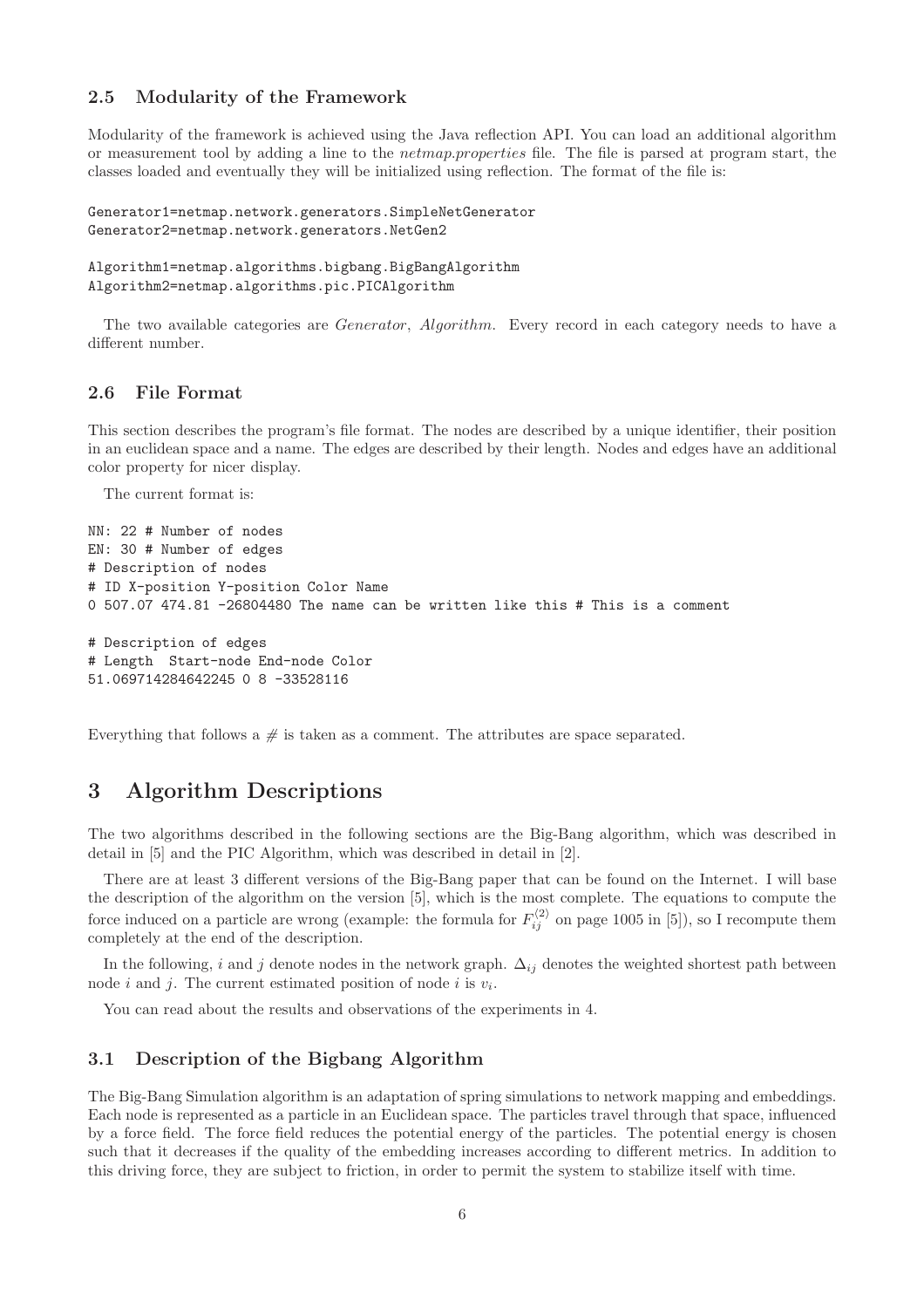This algorithm's purpose is to compute positions for the nodes of a network. The information necessary to the computation are the currently estimated distances between each pair of nodes and the weighted shortest path in the network graph between each pair of nodes. The weight of an edge is the network distance between its two endpoints.

It is not described in any version of the paper where exactly the computation is done or how all the data is passed to the nodes that compute the positions. I therefore assume that we have a computation node, which may be part of the network. This machine knows the complete topology of the network in order to be able to compute the distance matrix among network node pairs. After finishing the computation, this node sends each node its estimated position.

The Euclidean space in which the positions of the nodes are estimated can have any dimension. However, the authors of [5] noticed in their experiments that a dimension of 7 was an appropriate choice for this algorithm.

The name of Big-Bang Simulation comes from the fact that at the beginning of the simulation, all the nodes are placed at the origin. After starting the simulation, they move away from each other very quickly, to later slow down due to friction and try to find a minimum of the potential energy. In this simulation, the network graph nodes are considered particles with a certain position.

In the following description, some additional definitions are needed.  $d_{ij}$  denotes the symmetric pair distortion, which is defined as the maximum between the expansion and the contraction ratios between two nodes  $i$  and  $j$ as

$$
d_{ij} = \max\left(\frac{\|v_i - v_j\|}{\Delta_{ij}}, \frac{\Delta_{ij}}{\|v_i - v_j\|}\right)
$$

 $f_i$  denotes the force that is currently applied to node/particle *i.*  $\dot{v}_i$  denotes the speed of *i*. The mass of each node is assumed to be 1 unit, so that the value of the acceleration  $\ddot{v}_i$  is the same as the force's value. The algorithm is divided into 4 phases explained later. Using the expression for the energy field in phase  $\star$ , an expression  $\mathcal{F}_{ij}^{\star}$  denoting the force acting between two particles can be derived. The derivation of  $\mathcal{F}_{ij}^1$ ,  $\mathcal{F}_{ij}^2$ ,  $\mathcal{F}_{ij}^3$ and  $\mathcal{F}_{ij}^4$  is explained in detail later.

The algorithm is divided into 4 phases. In each phase a complete simulation is run, using different definitions of the potential energy field and the position of the nodes  $v_i$ , which were computed in the last phase. In the first phase, the positions are all initialized to 0. One could say that the phases go from coarse to fine. The first phase minimizes the error between particle  $v_i$  and  $v_j$  by using the difference between  $\|v_i - v_j\|$  and  $\Delta_{ij}$  as an error metric. The second and following phases minimize the symmetric pair distortion  $d_{ij}$  between node i and  $j$  using each time more sensitive error functions. I noticed and the authors wrote that it is important to respect the order of the phases, because of numerical instabilities that may happen if the forces that apply to nodes become too large. This effect is due to the increasing sensitivity of the error function.

Algorithm 3.1 describes in pseudo-code the procedure to compute a phase of the algorithm. In the first part, for each particle, the total force  $f_i$  that applies to particle i is computed using the expression of the potential energy field corresponding to the current phase. In the second part, for each particle, an integration is done, to compute the new positions of the particle using  $f_i$  and  $\dot{v}_i$ . We iterate over part 1 and 2 for a selected number of times, which is empirically chosen. The phases are executed in order.

| <b>Algorithm 3.1:</b> Compute phase $\star$                                  |  |  |  |  |  |
|------------------------------------------------------------------------------|--|--|--|--|--|
| <b>Input:</b> A set of particles $P$ initialized to their starting position. |  |  |  |  |  |
| <b>Input:</b> The number $i$ of iterations.                                  |  |  |  |  |  |
| 1 for $k := 0$ to i do                                                       |  |  |  |  |  |
| for <i>Particle</i> $p$ in $\mathcal P$ do<br>$\overline{2}$                 |  |  |  |  |  |
| $f_p := 0;$<br>3 <sup>1</sup>                                                |  |  |  |  |  |
| for <i>Particle q</i> in $P \setminus \{p\}$ do<br>$\overline{4}$            |  |  |  |  |  |
| $\iint_p := f_p + \mathcal{F}^{\star}_{p,q};$<br>$5\overline{)}$             |  |  |  |  |  |
| for <i>Particle</i> $p$ in $\mathcal P$ do<br>6                              |  |  |  |  |  |
| Integrate $f_p$ to get new $v_p$ ;<br>$\overline{7}$                         |  |  |  |  |  |

In algorithm 3.1 a *for* loop with a fixed number of iterations is used in the computation of each phase. Depending on the version of the paper,the authors speak about termination criteria or a total number of iterations I. This is what leads the authors to give this algorithm a running time of  $O(In^2)$ . In earlier version of the paper, the following termination criteria are cited: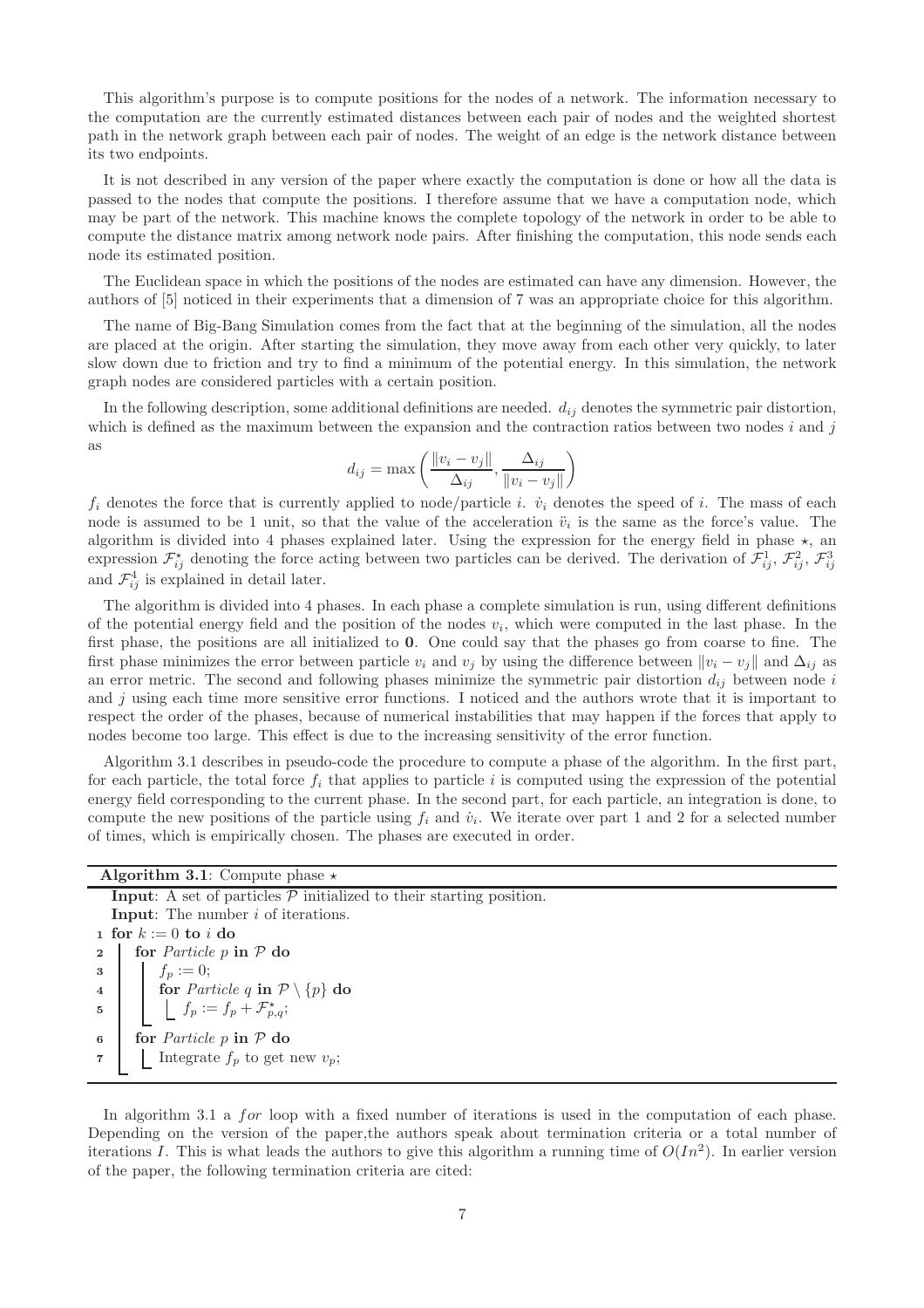- 1. the distortion satisfies  $\max_{i,j} (d_{ij}) < 1 + \epsilon$  The particles are almost perfectly embedded.
- 2. the maximum velocity of a particle decreases below a threshold The particles are almost at halt.
- 3. the difference between local minimum and maximum of potential enery decreases below a threshold The particles are near an equilibrium.
- 4. the reduction speed of the potential energy is below a certain threshold Small convergence rate of Energy
- 5. the maximum velocity grows over a certain threshold The particles start flying away from each other.

Points (2) to (5) of this list should only be checked for after a certain minimum number of iterations of each phase. Furthermore, in earlier version of the paper it says that the step size for the integration should be adapted while running a phase of the algorithm. At the beginning of the phase, the step size should be kept very small and slowly increased as the energy decreases.

#### Induced Force Expressions

It remains to describe  $F_{ij}^{\star}$  for  $\star$  equals 1 to 4 and how to compute it. The equations for the potential force field are given by the authors in the paper, unfortunately, in the newest version of the paper, the force equations are not given and in the original paper, they are computed in the appendix, but with some mistakes. First, I will show the equations for the potential force field, then explain how to derive the force and finally, derive the four expressions for the force.

The energy force field is defined between each two nodes in the graph. To get the total field at a node, we need to sum up the induced field over all other nodes in the network. To get the force at a certain node, given the properties of the derivative, we need to sum up over all the derivatives of the field.

The potential energy force field expressions are defined for phases 1 to 4 as follows:

- 1.  $E_{ij}^{(1)}(v_i, v_j) = (\|v_i v_j\| \Delta_{ij})^2$  The force field between the two nodes  $n_i$  and  $n_j$  is defined as the squared distance error between. The error is computed between the distance of the currently estimated positions and the shortest weighted path between these two nodes.
- 2.  $E_{ij}^{(2)}(v_i, v_j) = (d_{ij} 1)^2$ . The force field in phase 2 and up always try to minimize the symmetric pair distortion. The −1 term has to be there, so that when the embedding is perfect, the field value equals 0.
- 3.  $E_{ij}^{\langle 3 \rangle}(v_i, v_j) = \exp^{E_{ij}^{\langle 2 \rangle}}$  $\frac{3}{4}$  -1 - In phase 3, you can see that basically, we are still minimizing the  $E_{ij}^{\langle 2 \rangle}$ , but this expression is much more sensitive to small errors, because  $E_{ij}^{(2)}$  is in the exponent of the expression.
- 4.  $E_{ij}^{(4)}(v_i, v_j) = \exp^{(E_{ij}^{(2)})} 1$  Phase 4 is the most sensitive phase to the symmetric pair distortion error phases.

The first phase is numerically stable, because the values do not really grow too much, especially because in the force, the exponent disappears as we will see. Phase 2-4 are increasingly sensitive to errors of the symmetric pair distortion. The reason of this is that when the system is nearly stabilized, the convergence speed decreases, because the forces become very small. A way to make the convergence faster again is to change the force field to make it much stronger again, so that we arrive at the desired result faster.

Given the expression for the force field, rewritten as  $\mathcal{F}(\Vert v_i - v_j \Vert, \Delta_{ij})$  a function of two parameters, namely  $||v_i - v_j||$  written shortly  $||v_{ij}||$  and  $\Delta_{ij}$ , we can derive the expression for the force  $F_{ij}$  between two particles i and  $j$  using the following fact

$$
F_{ij} = \frac{d}{dx} \mathcal{F}(x, \Delta_{ij}) \Big|_{x = \|v_{ji}\|}
$$
\n(3.1)

Namely, the field force induced on a particle by another particle is given by the derivative of the pair embedding error with respect to the Euclidean distance between the particles. The exact derivation of this can be read in [5].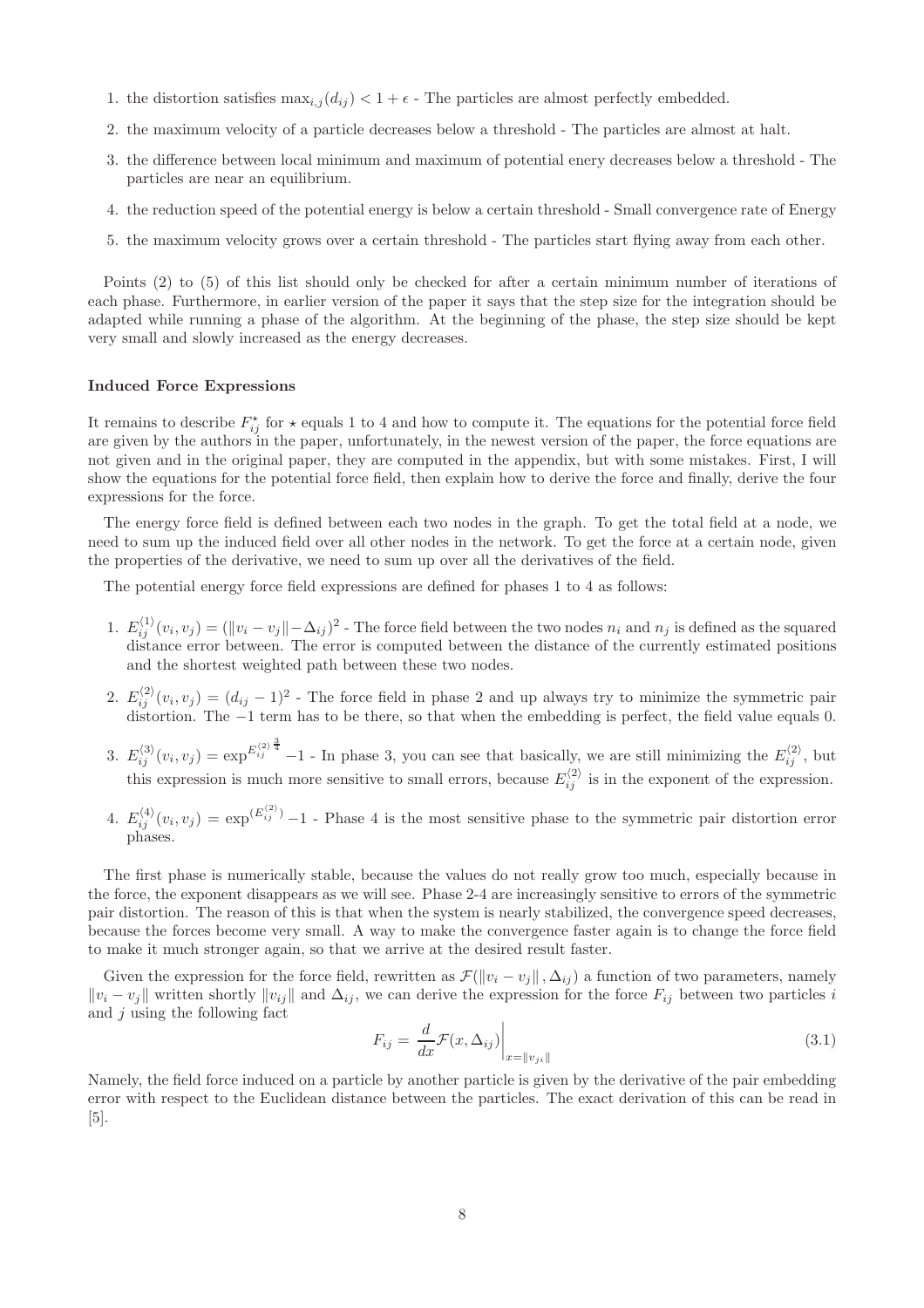Using equation (3.1) one can derive the formulas (3.2), (3.3) for the forces between node i and j. Here I show how to compute the formulas for the first and second phase. The  $3^{rd}$  and  $4^{th}$  are very similar.

$$
F_{ij}^{\langle 1 \rangle} = \frac{d}{d \|v_{ij}\|} \mathcal{F}^{\langle 1 \rangle}(\|v_{ij}\|, \Delta_{ij})
$$
  
= 
$$
\frac{d}{d \|v_{ij}\|} (\|v_{ij}\| - \Delta_{ij})^2
$$
  
= 
$$
2(\|v_{ij}\| - \Delta_{ij})
$$
 (3.2)

$$
F_{ij}^{(2)} = \frac{d}{d ||v_{ij}||} \mathcal{F}^{(2)}(||v_{ij}||, \Delta_{ij})
$$
  
\n
$$
= \frac{d}{d ||v_{ij}||} (d_{ij} - 1)^2
$$
  
\n
$$
= \begin{cases} 2(||v_i - v_j|| - \Delta_{ij})\frac{1}{\Delta_{ij}^2} & \text{if } ||v_{ji}|| > \Delta_{ij} \\ 2(||v_i - v_j|| - \Delta_{ij})\frac{\Delta_{ij}}{||v_{ji}||^3} & \text{if } ||v_{ji}|| < \Delta_{ij} \end{cases}
$$
  
\n
$$
= F_{ij}^{(1)} \begin{cases} \frac{1}{\Delta_{ij}^2} & \text{if } ||v_{ji}|| > \Delta_{ij} \\ \frac{\Delta_{ij}}{||v_{ji}||^3} & \text{if } ||v_{ji}|| < \Delta_{ij} \end{cases}
$$
\n(3.3)

Here is a summary of the forces used in each phase.

1. 
$$
F_{ij}^{(1)}(v_i, v_j) = 2(||v_{ij}|| - \Delta_{ij})
$$
  
\n2.  $F_{ij}^{(2)}(v_i, v_j) = \begin{cases} 2(||v_i - v_j|| - \Delta_{ij})\frac{1}{\Delta_{ij}^2} & \text{if } ||v_{ji}|| > \Delta_{ij} \\ 2(||v_i - v_j|| - \Delta_{ij})\frac{\Delta_{ij}}{||v_{ji}||^3} & \text{if } ||v_{ji}|| < \Delta_{ij} \end{cases}$   
\n3.  $F_{ij}^{(3)}(v_i, v_j) = \frac{3}{4} (\mathcal{F}^{(2)}(||v_{ij}||, \Delta_{ij}))^{-\frac{1}{4}} F_{ij}^{(2)}(v_i, v_j) \cdot \exp^{E_{ij}^{(2)\frac{3}{4}}}$   
\n4.  $F_{ij}^{(4)}(v_i, v_j) = F_{ij}^{(2)}(v_i, v_j) \cdot \exp^{E_{ij}^{(2)}}$ 

#### 3.2 Description of the PIC Algorithm

This algorithm does not try to find a global best position for all the nodes, but only a local best position given some reference points (called landmarks). The theoretical parts of the paper [2] lack many details, like how to position the initial landmarks.

The algorithm maps each node to a point in a d-dimensional euclidean space. It tries to do that, by minimizing the sum of the pair distance errors between the node whose position we want to estimate and a selected set of so called landmarks, which are chosen in advance. These landmarks already have a position in the d-dimensional space.

As I said, the paper lacks many details, so before I go on explaining the algorithm, I want to explain the main assumption I had to take. It is not explained in the paper how to chose the positions of the starting set of landmarks. These landmarks should be optimally placed in a d-dimensional space and at the beginning, it is a small set, so I decided to use the Big-Bang algorithm to set the starting landmarks. To select the elements of this set, I used the uniform distribution. Since each node needs to agree on a value for  $d$ , I assume that this value is known to all the nodes in advance.

The PIC algorithm is run locally at each node that wants to determine it's position. The position in a d-dimensional space is computed using reference nodes, so called landmarks, whose positions are already known in the d-dimensional euclidean space. A new node approximates it's current position, by trying to minimize as much as possible the mean squared error (MSE) between the weighted shortest path and the current highdimensional positions of the landmarks. The authors of the paper use the simplex algorithm to minimize the MSE.

Algorithm (3.2) is a pseudo-code description of what a node has to run in order to determine it's position in the d-dimensional space. The algorithm is divided into two parts. First, the node has to determine a set of landmarks which it can then, in a second step, use to estimate its position.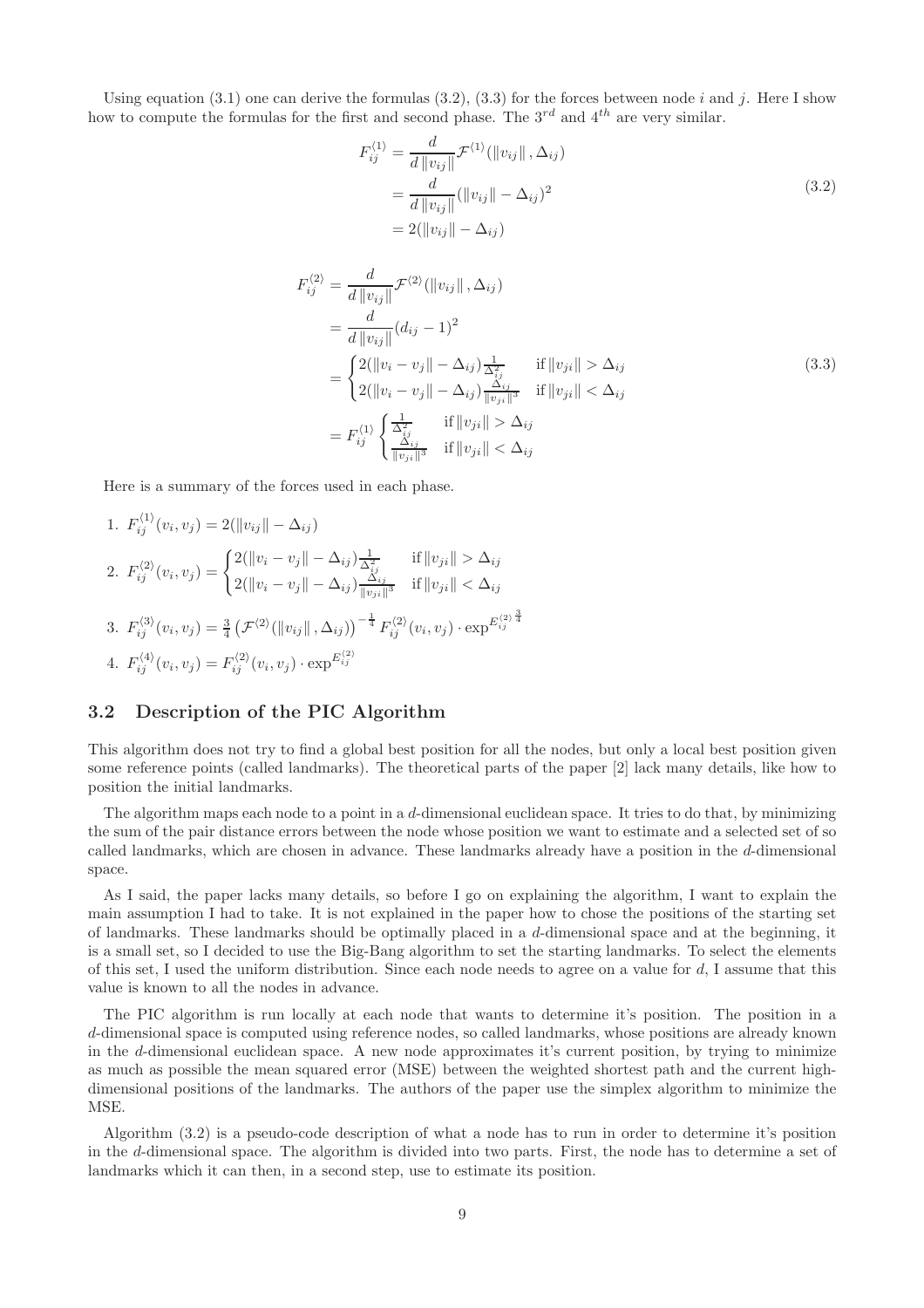| Algorithm 3.2: PIC algorithm                                                                                                                              |     |
|-----------------------------------------------------------------------------------------------------------------------------------------------------------|-----|
| <b>Input:</b> A dimension $d$ in which to estimate the position                                                                                           |     |
| <b>Data:</b> The current node is node $a$                                                                                                                 |     |
| /* Step 1: Find a set $\mathcal L$ of landmarks                                                                                                           | $*$ |
| 1 Select a set of landmarks $\mathcal L$ with $ \mathcal L  \geq d+1$                                                                                     |     |
| /* Step 2: Estimate the current node's position                                                                                                           | $*$ |
| 2 Use the simplex algorithm as described in [4] to minimize $\sum_{l \in \mathcal{L}} \left( \frac{\Delta_{al} -   v_a - v_l  }{  v_a - v_l  } \right)^2$ |     |

#### Selecting Landmarks

At the beginning, the authors assume that a set of landmarks is placed in the network. They however do not describe how these nodes' positions are to be chosen. The nodes that have a position can be taken as possible landmarks.

The authors showed using their empirical results that a selection strategy choosing some close landmarks and some random landmarks was the best choice for estimating a node's position. The random landmarks will mostly be further away than the close ones. The main problem in this step is to select the close landmarks. There are two algorithms described in the paper to find close landmarks. The tradeoff is overhead vs. precision.

The first method has very low overhead, but is not very precise. Assuming we already know one landmark c, we can measure the round-trip-time (RTT) to it. Then, we ask it for its neighborn and measure the RTT to each one of them. If one is closer, we set c to this one and iteratively go on until we do not find any closer node.

The second method uses the PIC algorithm to estimate and refine in each step its current estimated position. It start by using a random selection strategy to select a set  $\mathcal L$  of landmarks and uses it to estimate its position. Using this position, the algorithm can select a new set of landmarks to compute its position. This process iterates until we have reached a point where we do not find any closer nodes.

#### Parameter Values

The following observations about the parameter values of the algorithm have been made by the authors of the paper, given the results they obtained. The dimension should be chosen around 8 and dimensions over 12 seem to give no benefit. To choose the landmarks, it is good to choose in a hybrid way, which means some close and some far. In the presented results, they choose 4 close nodes and 12 far nodes. To choose more landmarks has nearly no effect on the hybrid or close selection scheme, but gives better results for the random scheme.

## 4 Comparison between PIC and Big-Bang Algorithms

The biggest difference between these two algorithms is the domain of application. The Big-Bang algorithm is used to compute the positions of all the nodes in a network at once. The PIC algorithm is used to compute the position of a new node in the network using positions previously computed for the other nodes.

The chapter 4.3 tries to compare both algorithms, list their strength and weaknesses. The next two chapters however will concentrate on observations on both algorithms.

The average symmetric pair distortion plots have been transformed such that the best value is not 1, but 0, by substracting 1 from every datapoint.

#### 4.1 Observations: Big-Bang Algorithm

The Big-Bang algorithm is a slow algorithm. In figure 1 you can see the running time of the algorithm drawn against the number of nodes in the network graph. The exact time is not important, only that the algorithm has a quadratic running time. This is a main problem when running this algorithm. The authors of the paper indicated that the algorithm was usable for less than 750 nodes. With today's computers, it is possible to do more (depending on the computation time one is willing to spend), but because of the quadratic term it will not be much more.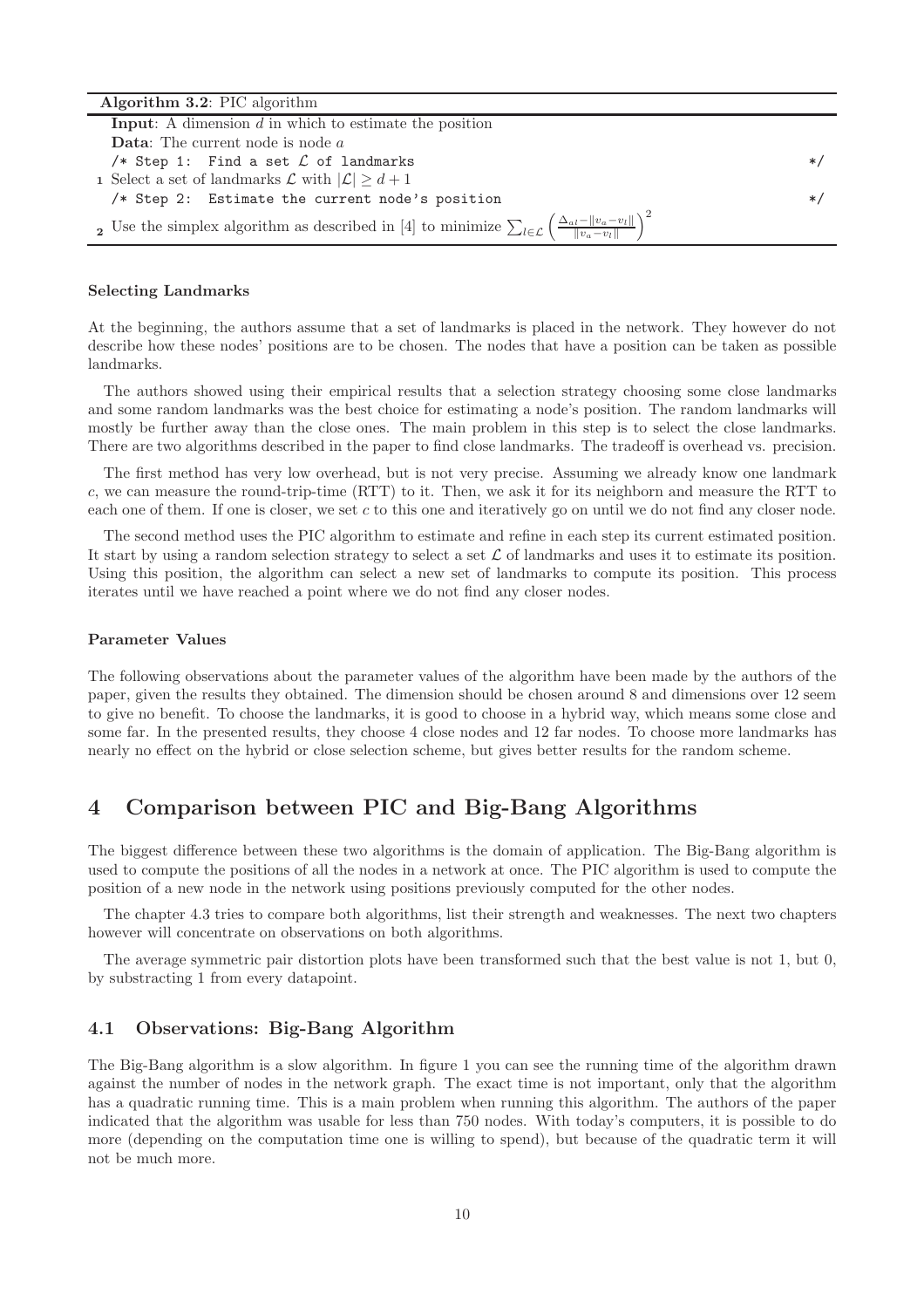

Figure 1: Big-Bang: Number of nodes vs Time

Another observation is that the algorithm runs in  $O(d \cdot n^2)$  where d is the dimension and n the number of nodes. Figure 2 shows a plot of the running time against the dimension.



Figure 2: Big-Bang: Number of dimensions vs Time

A problem I encountered when running this algorithm is that it often crashed because of numerical instabilities or too large integration steps. The four phases are stable when computing them, the problem appears when switching from phase 1 to 2 and 2 to 3. 3 to 4 is not a large difference anymore if 3 worked well. I therefore made the step size dynamic in order to be able to have faster convergence, which means that less iterations are needed. The step size parameter is the upper limit for the step size. The number of iterations is very important to a stable phase switch, because if the previous phase did not converge enough, the simulation is probably going to explode (i.e. the forces are going to be too large for a stable integration). In Figure 3 you can see the maximum values of the force in a typical run of the algorithm. In this figure, each phase has 500 iterations. You can see the jumps at the beginning of the second and third phase. Handling these is probably the most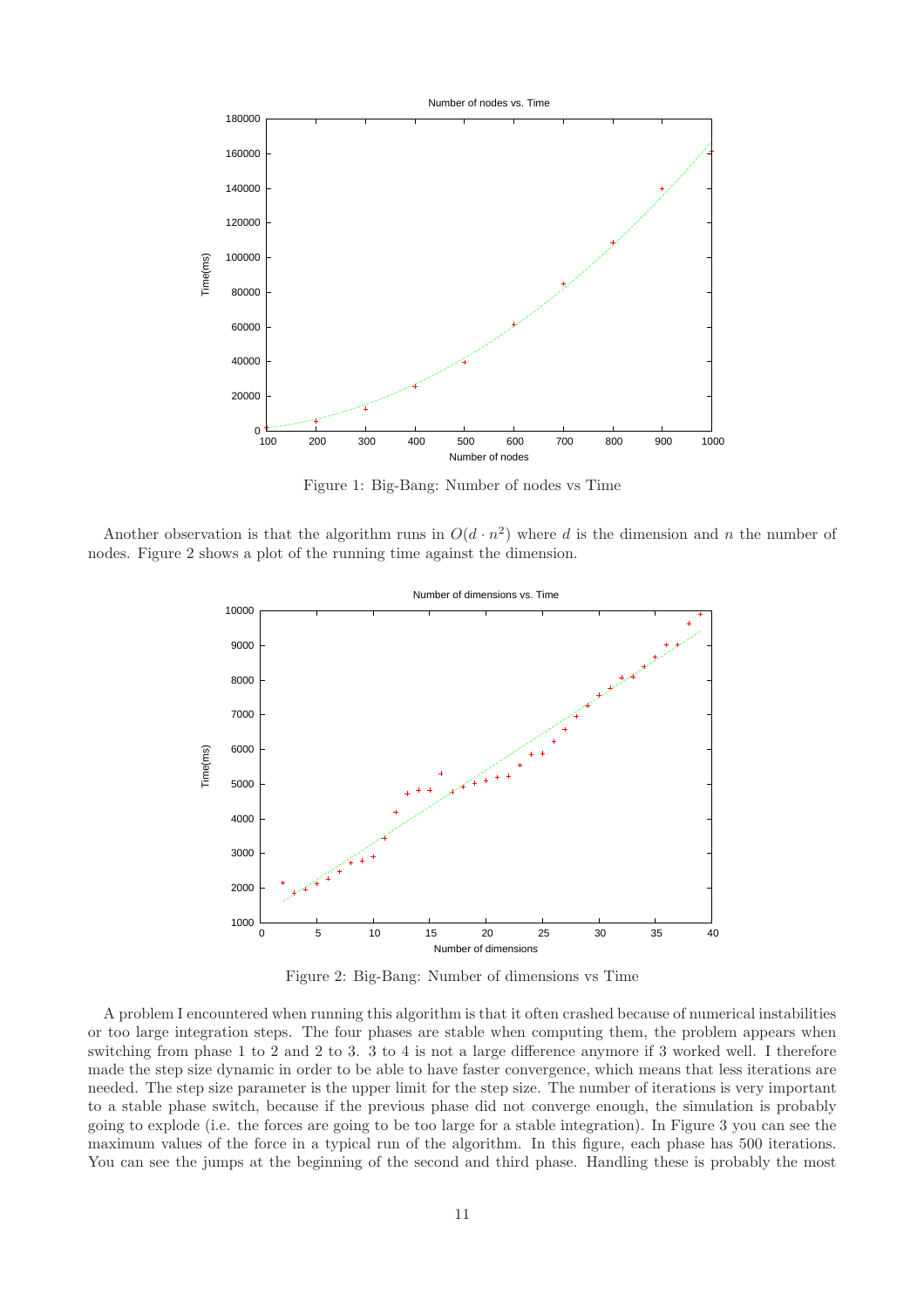difficult part of that algorithm. Unfortunately, no information was given in the paper about how the authors dealt with that problem.



Figure 3: Big-Bang: Largest force in a run of the algorithm. Each phase has 500 iterations. One can clearly see the switch from phases  $1 \rightarrow 2$  and  $2 \rightarrow 3$ .

Now, I am going to concentrate on the quality of the results given a certain set of parameters. For the following examples, I generated a hierarchical network graph with 133 nodes. I generated 2 layers, one with 100 nodes and another one with 33 nodes. The link probability inside the large layer is 0.1 (to represent hosts on a network that are losely connected) the small layer has a link probability of 1 and the inter-layer links have a probability of 0.5. I used 500 iterations in each phase. The network is drawn on a  $[0:1] \times [0:1]$  board. This means that all the direct links between network nodes have at most  $\sqrt{2}$ .

In figure 4 you can see the different metrics, average symmetric pair distortion, average relative error and the average square error plotted with respect to the dimension. This confirmes what the authors recommended as value for the dimension into which to embed the network. The value should be chosen between 7 and 10.

Another important parameter of the Big-Bang algorithm is the friction. The more friction we have, the faster the approximation converges. The simulation plots in figure 5 show that the friction has in a large range no significant effect on the results (as the authors already observed). This means that the friction can be freely chosen to stabilize the simulation. My tests showed that good values for the friction are between 0.5 and 0.9, depending on the size and topology of the network graph.

#### 4.2 Observations: PIC Algorithm

The PIC algorithm is an algorithm that can be run locally on each node that wants to find it's position, so the interesting questions are how to choose the number of landmarks and what is a sufficient number of iterations. These two questions will be answered in this chapter.

The plots in figure 6 are taken for an embedding of a network in 2 dimensions. Looking at the plots of figure 6, we see that a number of iterations between 60 and 80 is enough. More iterations do not improve the results anymore. Another observation we can make looking at figure 6 is that 1 iteration of the algorithm does not significantly increase the total time of the algorithm. However, as you can see in figure 7 the number of iterations needed to arrive at the point where more iterations don't increase the result significantly increases with the dimensionality of the embedding space. The network used for this example is not embeddable in a 2 dimensional space.

The dimension of the embedding is very important for this algorithm, unfortunately using higher dimensions and getting better approximations uses a lot more iterations. The plot of figure 8 shows the importance of the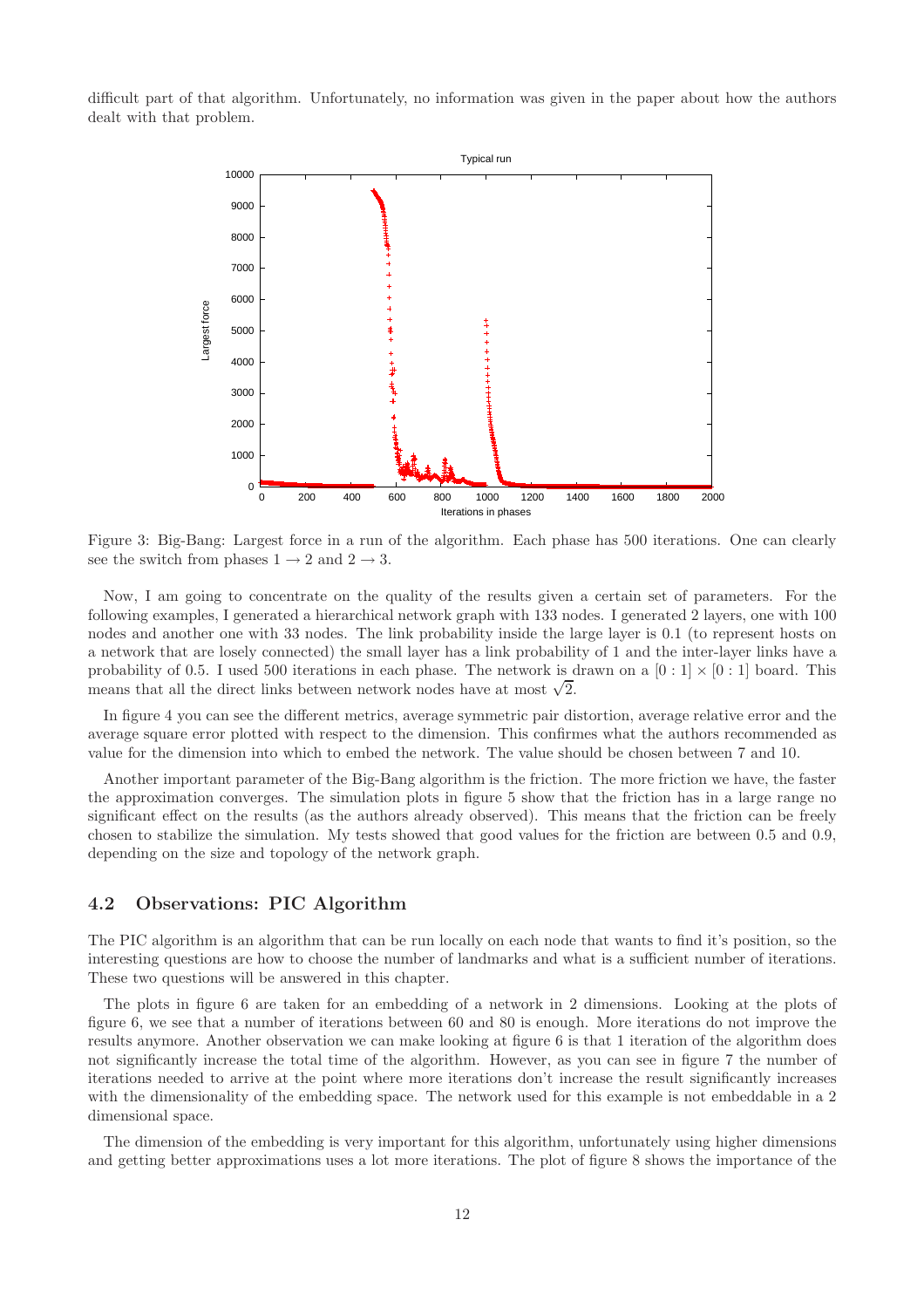

Figure 4: Big-Bang: Effects of dimensions.



Figure 5: Big-Bang: Effects of friction.

dimension in the PIC algorithm. The network for these measurements was chosen such that it would not be embeddable in a 2-D space. The number of iterations is set to 100000, so that we can concentrate on the quality of the approximation. As you can see, optimal values are attained at a dimension around  $8 - 12$ . This value depends a lot on the complexity of the network. The best approach is to empirically test which dimension is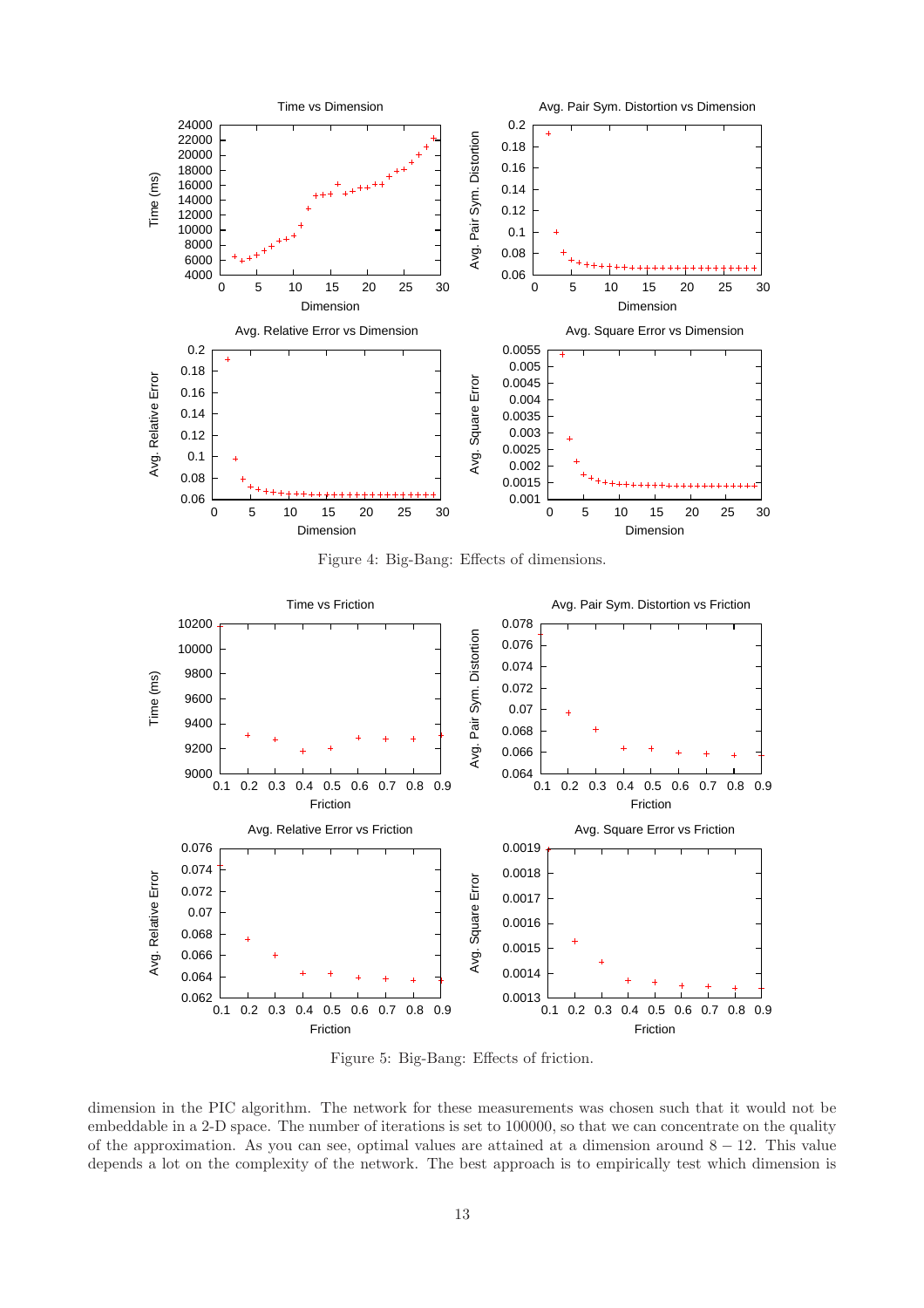

Figure 6: PIC: Influence of the number of iterations.



Figure 7: PIC: Influence of the number of iterations.

more appropriate to embed a certain network. The authors of the paper use an 8 dimensional space for their experiments (empirically chosen given the networks they are using).

Another parameter of the algorithm is the choice of the landmarks (near or randomly distributed). Unfortu-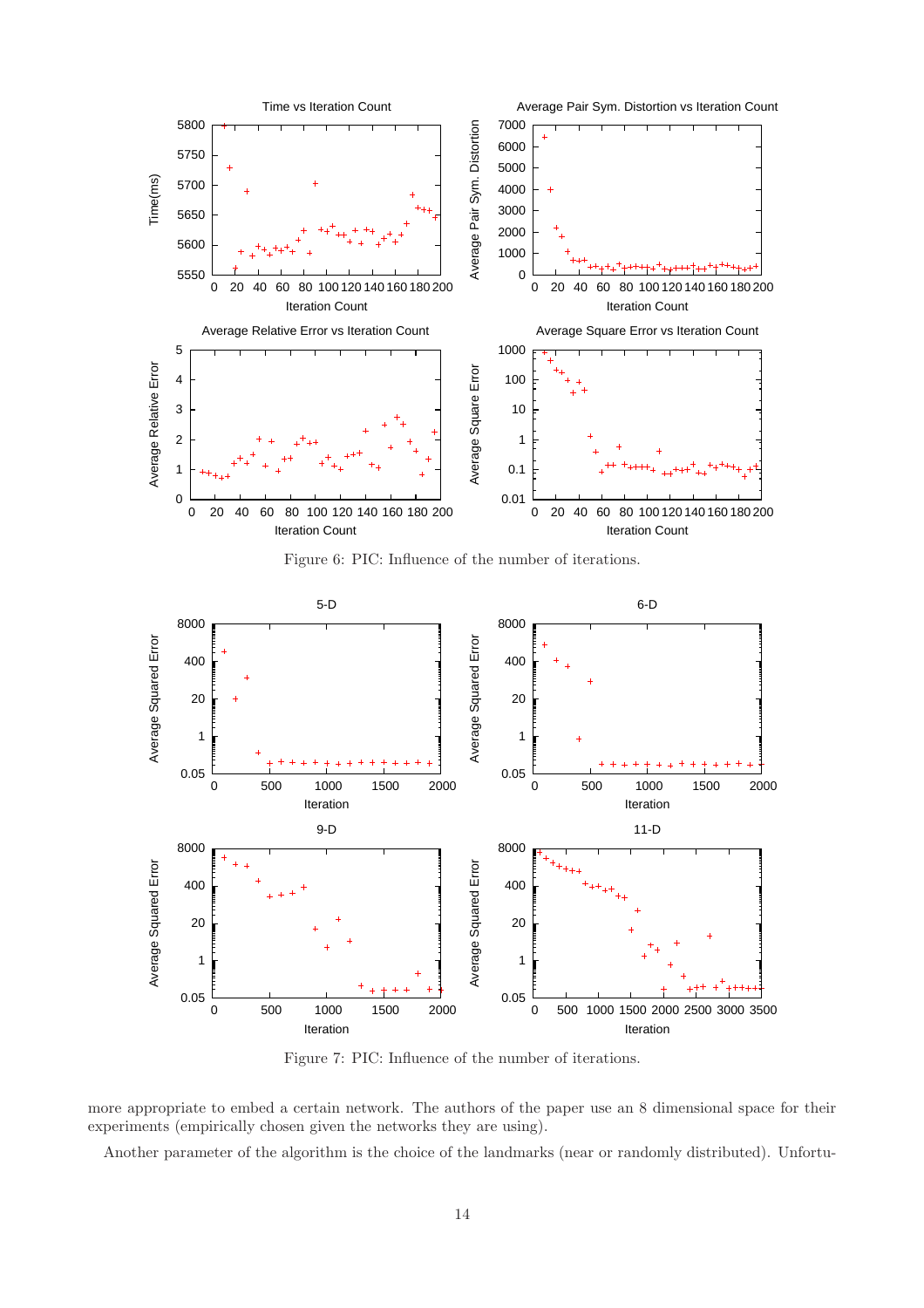

Figure 8: PIC: Influence of the dimension.

nately, I could not simulate large enough networks to see any significant changes in my simulation results. The authors of [2] recommend a hybrid solution, choosing half the landmarks from the near nodes and the other half randomly.

One additional observation I have to make about this algorithm is that it often falls into local minima. As one run of the algorithm is really fast on a single node, I would recommend running it some more times to get a better approximation of the position. This method is recommended in the paper too as one of the methods to determine the nearest landmarks (read in 3.2).

#### 4.3 Big-Bang vs. PIC Algorithm

The main difference between these too algorithms is that the Big-Bang algorithm estimates the positions of all the nodes at once, on a central machine with complete information about the network. The PIC algorithm on the other hand computes the position of a single node, locally with very restricted information about the network. The results in the PIC paper were obtained using network graphs with more than 50′000 nodes and only 16 landmarks. This main difference implies the following two observations.

The domain of application of the Big-Bang algorithm is on network graphs between 30 and 1000 nodes (more needs too much time). The PIC algorithm is thought to be used on really large networks.

The precision of the Big-Bang algorithm is higher than the PIC algorithm's precision, this is due to the fact that it has a global view of the system and tries to find a global optimum. The PIC algorithm only estimates the position of a node given some landmarks, so it will always only find a local optimum.

The algorithm of choice depends of the available information. If one can use the Big-Bang algorithm (small number of nodes, complete information), one should use it, because it is much more precise than the PIC algorithm.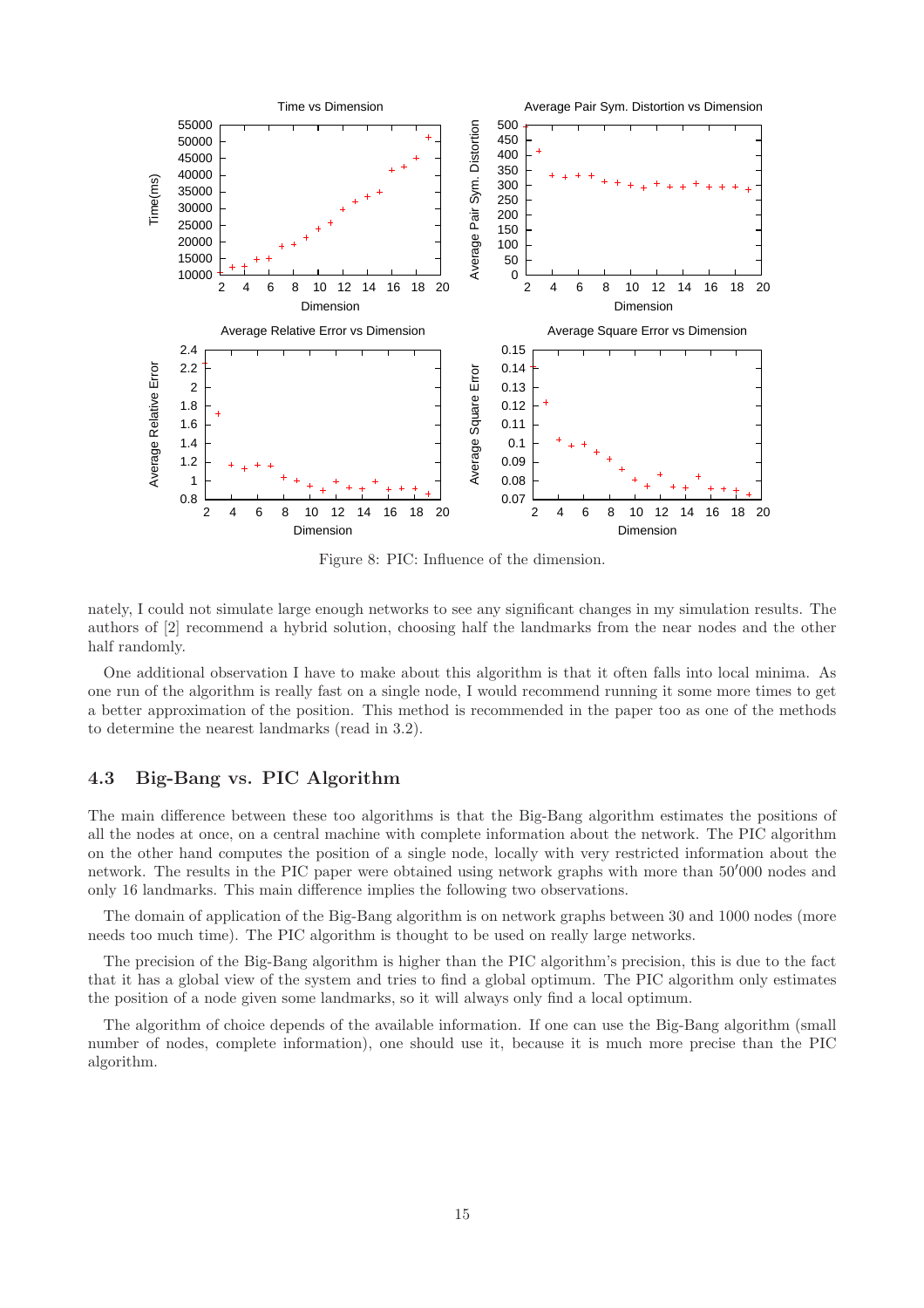### 5 Possible Improvements

#### 5.1 Bigbang Algorithm

It is difficult to make many improvements to this algorithm on the level of the complexity of the algorithm. Computing as much as possible in advance, like the shortest paths between each pair of nodes is a necessity.

This algorithm can very easily be parallelized, by partitioning the problem. Assume we have k processors. The problem consists of two steps:

- 1. We need to compute the new forces that apply to the nodes. In order to do that, we can partition the edges in  $E_1, ..., E_k$  groups. For each edge  $e$  in  $E_i$ , processor i computes the force that has to be applied on the particles at the end of the spring. This force is added to the current force applied at each node.
- 2. In the second step, the new positions needs to be computed. Here, we partition the node in  $N_1, ..., N_k$ groups. For each node  $n \in N_i$ , processor i computes the new position of the node n.

As the number of nodes and edges is the same over the complete algorithm, these partitions only need to be defined once. In chapter 3.1, I said that the bigbang algorithm had to be computed centrally. This seems like a contradiction to the parallelization just presented, but for growing complexity of the network, more and more data is needed at each node, which increases network traffic if the algorithm is computed in a distributed manner. However, on a shared memory machine or on a dual-core processor machine, this is not a problem and parallelizing the algorithm is not a problem.

#### 5.2 PIC Algorithm

In [2] there is no description of how to choose the reference points in a "good" way. One should remember that the more reference points we have whose location is known exactly or precisely enough, the better our later approximation will be. To give a location to the reference points, the Bigbang algorithm is a good choice, as it is very precise for nearly complete graphs and we can assume that the reference points (in real networks) are directly linked together or linked together with nearly direct paths. Furthermore, their number should be rather small.

## 6 Conclusions

It is difficult to find a conclusion that can apply to both algorithms at the same time, however, both algorithms still have a striking similarity in the fact that they both need a lot of information in order to be able to find a node's position in a network. The PIC algorithm is probably a step in the right direction, but the lack of infrastructure and common protocols make it difficult to use them until now.

In both papers, the authors forgot to tell about the details and problems of a real implementation, like the numerical instabilities in the Big-Bang algorithm and the local minima problem for the PIC algorithm.

It was a very interesting term project.

## A Numerical Methods

#### A.1 Euler's Method

As this chapter's main purpose is to describe the integration method used in the Bigbang algorithm, we will assume that we always want to solve the differential equation for the position, knowing the force that acts on the particle. The main criterium for chosing an integration method for the Big-Bang algorithm is that we do not want to evaluate the force more than once per step as this its evaluation costs  $O(n^2)$ , where n is the number of nodes.

In the following, **x** denotes the position,  $\mathbf{v} = \dot{\mathbf{x}}$  and  $\frac{\mathbf{F}}{m} = \mathbf{a} = \ddot{\mathbf{x}}$  the first resp. second derivative of it. **F** denotes the force and m the mass of a point.  $x, y, a$  and  $\mathbf F$  are vectors. h is the integration step size.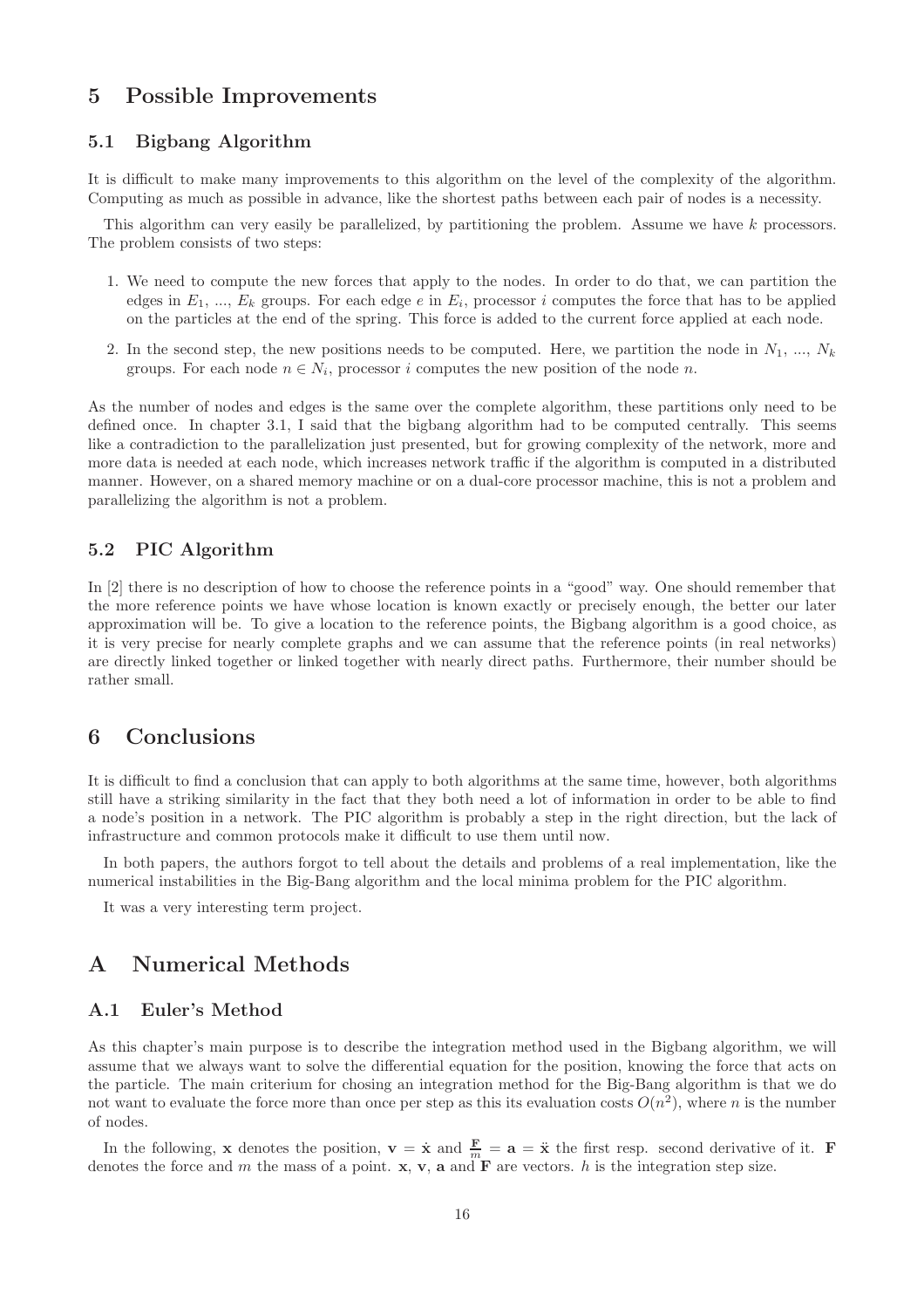The Euler method is a very simple and thus popular method. However, it has a large amount of truncation errors and it is neither stable nor accurate for many pratical examples. In the computation of the Bigbang algorithm, the main problem is the start, where the forces are the largest.

The computation for the Euler method is the implementation of the following equation:

$$
\mathbf{x}_{i+1} = \mathbf{x}_i + h \cdot \dot{\mathbf{x}}_i + \frac{h^2}{2} \cdot \ddot{\mathbf{x}}_i
$$
\n
$$
= \mathbf{x}_i + h \cdot \dot{\mathbf{x}}_i + \frac{h^2}{2} \cdot \frac{\mathbf{F}_i}{m}
$$
\n(A.1)

$$
= \mathbf{x}_i + h \cdot \mathbf{x}_i + \frac{\mathbf{F}_i}{2} \cdot \frac{m}{m}
$$
  

$$
\dot{\mathbf{x}}_{i+1} = \dot{\mathbf{x}}_i + h \cdot \frac{\mathbf{F}_i}{m}
$$
 (A.2)

F has to be computed in each iteration, using the formulas defined in the algorithm.

#### A.2 Downhill Simplex

The downhill simplex is a simple and fast method for multidimensional optimization. It doesn't require derivatives of the function to minimize. In [4] this method is referred to as the best method if the figure of merit is "get something working fast".

The simplex method's name is due to the fact that this method uses a simplex ( a geometrical figure which in d dimensions has  $d+1$  points). The algorithm then moves the simplex through the multidimensional space by transforming it in each step. It can be shrinked, expanded or mirrored in order to approach all the  $d+1$ points of the simplex to the local optimum.

You can find a more detailed explanation and the algorithm in [4].

## B Difficulties

#### B.1 Implementation Difficulties

The main difficulties encoutered in the implementation phase where:

- The missing explanation on how to place the reference points for the PIC algorithms. This was solved by using the Bigbang algorithms to determine good positions in higher dimensional space for the reference points.
- The overall architecture of the program, which should allow other methods of network generation or loading and other algorithms for computation.

#### B.2 Algorithmic Difficulties

The biggest problem here is choosing the reference node in an optimal way for the PIC algorithm and placing them. When approximating a node's position, a number of reference nodes is needed too, which can be small or large, choosing close nodes or nodes far away. It is not really clear yet, what exactly should be the criteria for the choices here, furthermore, determining closest neighbouring reference nodes is not trivial and is described in chapter 3 of [2].

The Bigbang algorithm doesn't have any special difficulties, it is a very straight forward algorithm.

## C Program Description and Guide

Using the previously described framework, different inputs where programmed, GUI and console. Furthermore, for testing purposes and as main part of this term project, the two algorithms from [2] and [5] where implemented.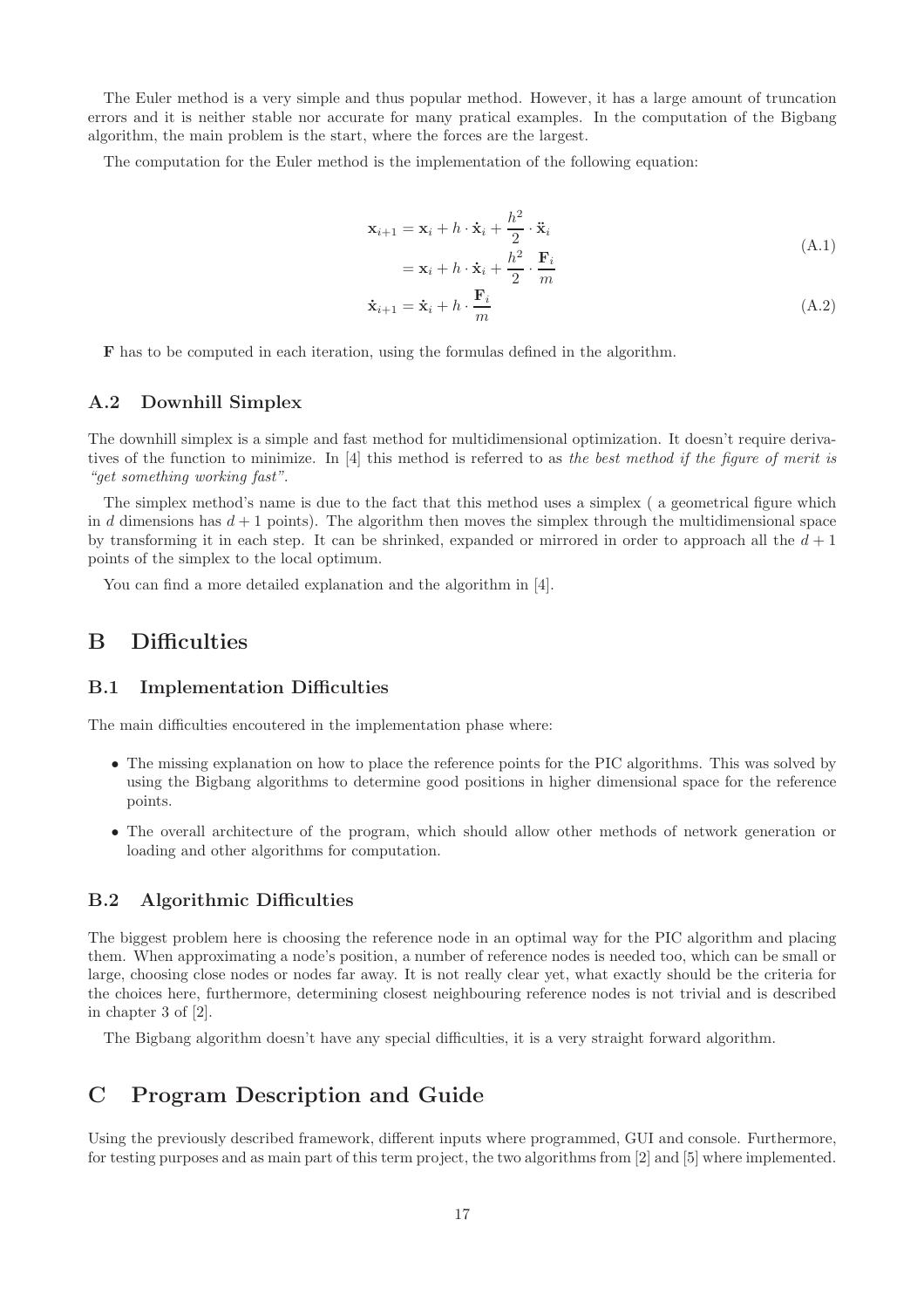To use the program, you always have to define a network in the first step, either reading it in from a file or generating a random network. In a second step, you have to choose an algorithm, set it's parameters and apply it. The third step is to collect the statistics, which can be viewed on the screen or saved to a CSV file for further analysis.

In the following sections, you'll find a guide describing both, the GUI and the console input methods.

#### C.1 Using the GUI interface

The GUI has only very basic functions for the moment, and is mainly for visualization purposes. You can generate networks or read them from file and have them visualized. The GUI application also permits looking at evaluated distances between single nodes, which is not possible in the console version. In figure 9 you can see a screenshot of the application.



Figure 9: A screenshot of the GUI application.

The file menu contains the choices to load, save networks and save statistics. The network menu contains the choices for network generation, measuring distances and showing statistics.

The different fields should be intuitive enough to be used without further explanations.

#### C.2 Using the console interface

The console mode is enabled using the "–console" option when starting the program. The console interface is probably for many purposes the preferate way to work, as it allows batch jobs. You can use the "-f filename" option to specify a file to read the commands from and have them executed.

Here is a typical console session:

```
Welcome to NetMap command line.
```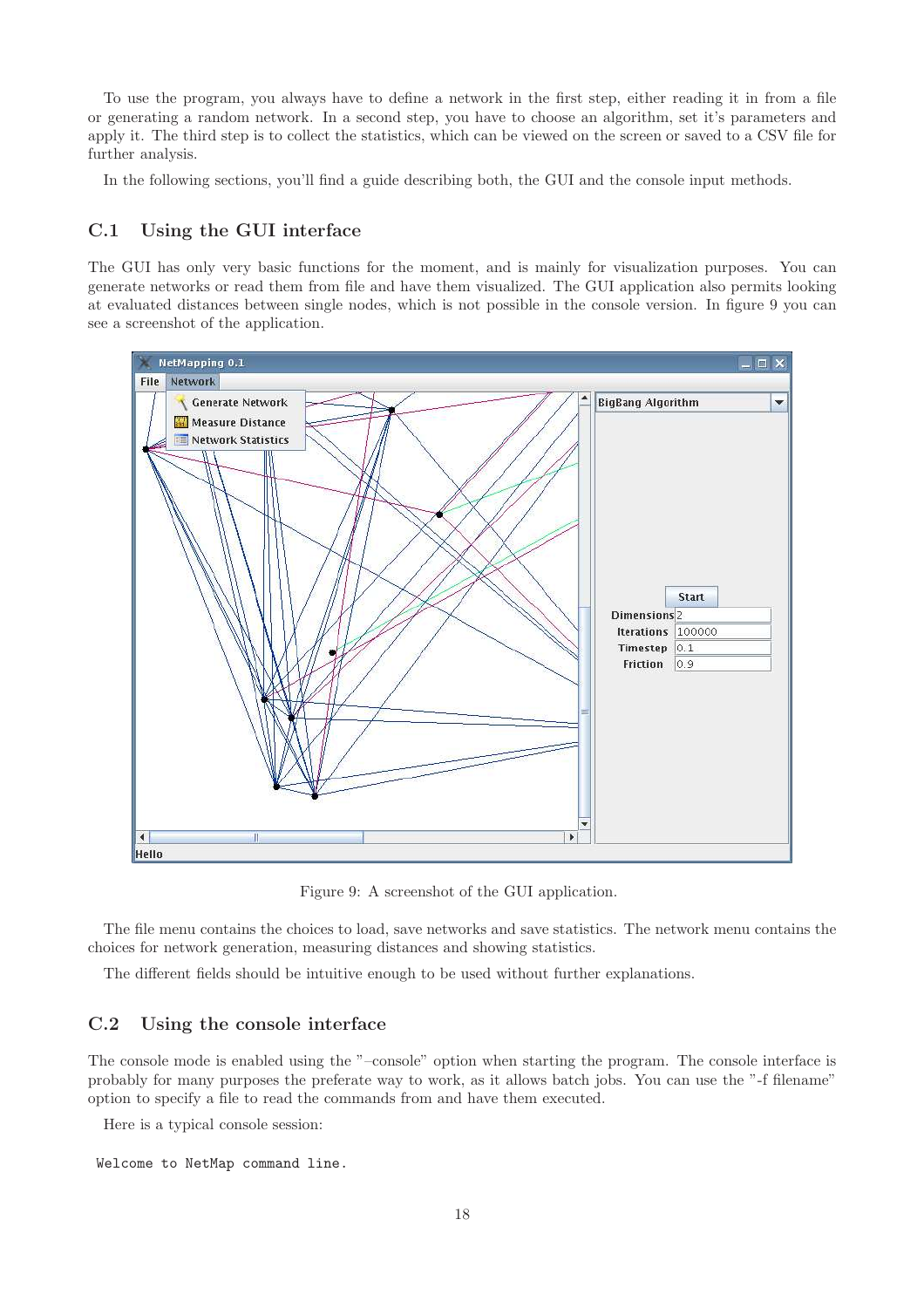```
-> generate 2 10 20 0.01 0.1 0.9
Options set to:
NetOptions:
# of layers: 2 # of rows: 3
Layer 1: 10 Nodes [0, 0, 0]
Layer 2: 20 Nodes [0, 0, 0]
Links from 1 1: p=0.01 color=[0, 0, 0]
Links from 1 2: p=0.1 color=[0, 0, 0]
Links from 2 2: p=0.9 color=[0, 0, 0]
generating network...
-> algo bigbang 0.9 0.1 1000 2
Bigbang algorithm successfully executed.
-> print netstats
Network statistics
Totals: N: 30 -- L: 192
Layer: N: 10 -- P: 0.01 -- L: 1
Layer: N: 20 -- P: 0.9 -- L: 168
From: 0 To: 1 : N:23 -- P: 0.1
-> print algostats
Total squared error: 80.2352034700344
```
#### C.2.1 Console application commands

generate generates a network with the given options. The parameters are the following

- 1. the number of layers in the network.
- 2. the nodes in each layer space separated.
- 3. the probability of a link between the nodes of the different layers, space separated. In the following order:  $1->1\ 1->2\ ... \ 2->2\ ... \ 3->3\ ...$

algo runs the algorithm specified as first parameter. The parameters of the algorithm follow. For more information, use help algo.

print can be used to show different statistics on the screen, like the number of nodes, links, ... using the parameter netstats or the mean squared error, using algostats. For more information use help print.

help without parameters displays all the available commands. With as a parameter some command, displays additional information to the given command.

## D Music Network

To test the implementation of these algorithms on a real life network, Prof. Wattenhofer suggested using them to find closely related artists in an artist network. The reference page was www.allmusic.com, which has a huge list of artists, with their relations to other artists and groups.

I started by downloading the pages, parsing them and creating a network out of the data. The nodes in the network were the artists and the edges were created using relations like played in group, influenced by, ... These edges could be weighted according to some user specific criteria/preferences.

Unfortunately, my multi-threaded download program was too fast and soon all the IPs I was trying to download from where blocked by the site. This was the end of that part of the project. We asked the maintainers of the site for the database, unfortunately, this did not succeeded either.